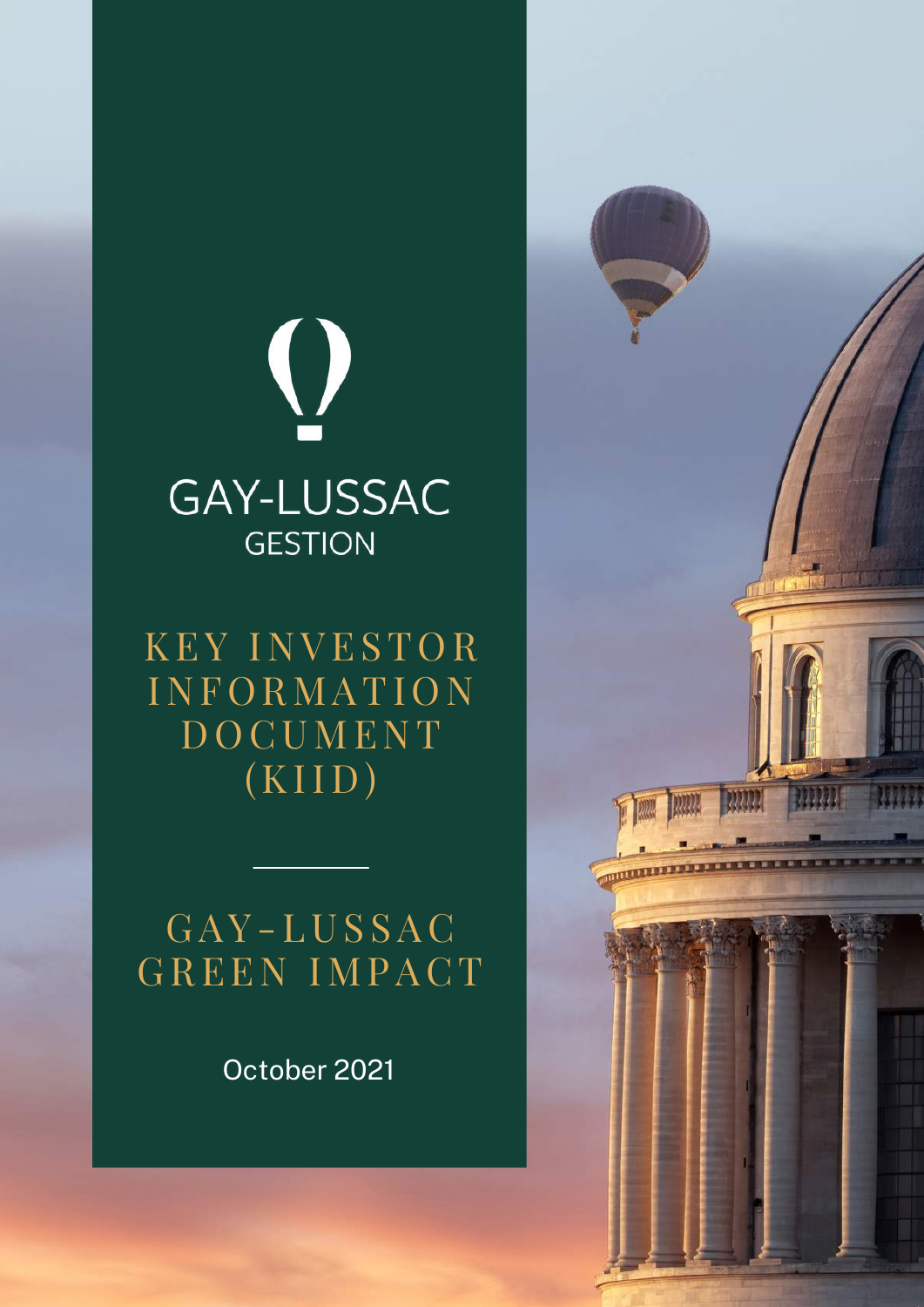#### KEY INVESTOR INFORMATION DOCUMENT

This document provides essential information to investors in the mentionned UCITS.

This is not a promotional material.

The information it contains is provided to you in accordance with a legal obligation, in order to help you understand what an investment in this UCITS consists of and what risks are associated with it.

You are advised to read it to make an informed decision on whether to invest or not.

## A MUTUAL FUND: GAY-LUSSAC GREEN IMPACT

### A Share ISIN code: FR0010178665 – I Share ISIN code: FR0010182352 –R share ISIN code: FR0014000EI9

This UCITS is managed by Gay-Lussac Gestion

## Objective and investment policy

AMF classification (Financial Market Authority in english): European Union Equities

#### Management Objective

The management objective of the mutual fund is to outperform the STOXX Europe 600 Total Return benchmark, net dividends reinvested, over a period of more than 5 years, after taking into account current costs, and by applying a sustainable investment strategy within the meaning of Article 9 of the SFDR Regulation, so that the mutual fund contributes to climate change adaptation and the transition to a more sustainable and responsible business, while taking into account extra-financial criteria according to a Best In Universe approach (ESG: Environmental, Social, Governance).

#### Benchmark indicator

The STOXX Europe 600 Total Return, expressed in Euro ("€") and calculated dividends reinvested, provides a broad representation of the European market. It includes 200 companies from each of the following sub-funds: large, mid-cap and small-cap.

As the mutual fund does not follow index management, its performance may deviate significantly from that of the reference indicator provided for information purposes only.

#### Capitalization mutual fund reinvesting its distributable income, eligible for the Equity Savings Plan (PEA) and life insurance contracts.

#### Investment strategy

The mutual fund is invested up to a minimum of 70% in listed large-cap shares of all countries of the European Union. The selection is made in four steps:

- 1) Definition of the investment universe through quantitative filters, using three risk indicators: Low Volatility, Low Beta and High Momentum.
- 2) Selection of values that respond to major investment themes defined on the basis of the environmental and economic issues identified by the management company (energy efficiency, renewable energies, sustainable innovation, and the circular economy). These themes can evolve in a discretionary way.
- 3) Validation of these values based on both financial and extra-financial analysis:

3a. Financial analysis, based on quantitative and qualitative criteria, makes it possible to refine the selection of securities that can be kept over time, with a focus on the quality of the investment (based mostly on the fundamentals of the target company) and the purchase price.

3b. Extra-financial analysis is built upon a *Best in Universe* and Thematic approach. The ESG Best In Universe approach takes into account extra-financial criteria (Environmental, Social, Governance) according to the [MSCI ESG rating methodology](https://www.msci.com/documents/1296102/21901542/MSCI+ESG+Ratings+Methodology+-+Exec+Summary+Nov+2020.pdf)<sup>1</sup> and excludes 20% of the lowest-rated stocks in the investment universe. The Thematic approach favors investment in sustainable themes such as sustainable innovation, renewable energies, energy efficiency, the circular economy, and the energy transition, by including within the mutual fund a minimum of 25% issuers with at least 50% of their turnover from sustainable activities and a maximum of 20% issuers with less than 10% of their turnover from sustainable activities.

The percentage of revenue alignment with sustainable activities is calculated according to [MSCI's impact methodology,](https://www.msci.com/eqb/methodology/meth_docs/MSCI_ACWI_Sustainable_Impact_Index_Feb2021.pdf)<sup>2</sup> mainly focusing on UN SDGs and the regulatory framework of the European taxonomy. <sup>3</sup>

The extra-financial strategy of the mutual fund is also based on an exclusion policy, a monitoring of controversies and various measures of the environmental impact of the mutual fund using indicators considering sustainability risks such as:

- Carbon intensity (Scope 1 + Scope 2 / Million € turnover).
- Alignment with the objectives of the Paris Climate Agreement (data thanks to the SBTI Science Based Targets Initiative). - Alignment with the European Taxonomy (in %).
- The rate of carbon-free energy in the mutual fund (in % of energy from renewable, green, or alternative resources of each issuing position).

This analysis is done on the entire portfolio with a minimum rate of 90%. It is a "rating improvement" approach compared to the available investment universe, by selecting the "Best in Universe" values regardless of the sector of activity. The limitations of this extra-financial analysis are the information provided by the companies (e.g., missing, or partial information).

4. The weight of each value in the portfolio is determined in risk budget in order to reduce the volatility and risk of the portfolio. The mutual fund can invest up to:

- 30% maximum of its assets in listed shares of small and mid-caps of all countries of the European Union,
- 10% maximum of its assets in securities of countries not included into the European Union,
- 10% maximum of its assets in money market products and UCITS of any type of classification.

The mutual fund may use derivative instruments up to a maximum of 100% of its assets, for the purpose of exposing the portfolio to equity risk and/or hedging the currency risk on a one-off basis.

The mutual fund is currently not labeled "SRI".

<sup>1</sup>The MSCI ESG rating methodology refers to the ESG ratings of each issuer provided by MSCI and availabl[e herewith.](https://www.msci.com/documents/1296102/21901542/MSCI+ESG+Ratings+Methodology+-+Exec+Summary+Nov+2020.pdf) <sup>2</sup>MSCI's impact methodology refers to the percentage of sustainable activities of each issuer provided by MSCI and available [attached.](https://www.msci.com/eqb/methodology/meth_docs/MSCI_ACWI_Sustainable_Impact_Index_Feb2021.pdf)

<sup>3</sup> "UN SDGs" refers to the United Nations Sustainable Development Goals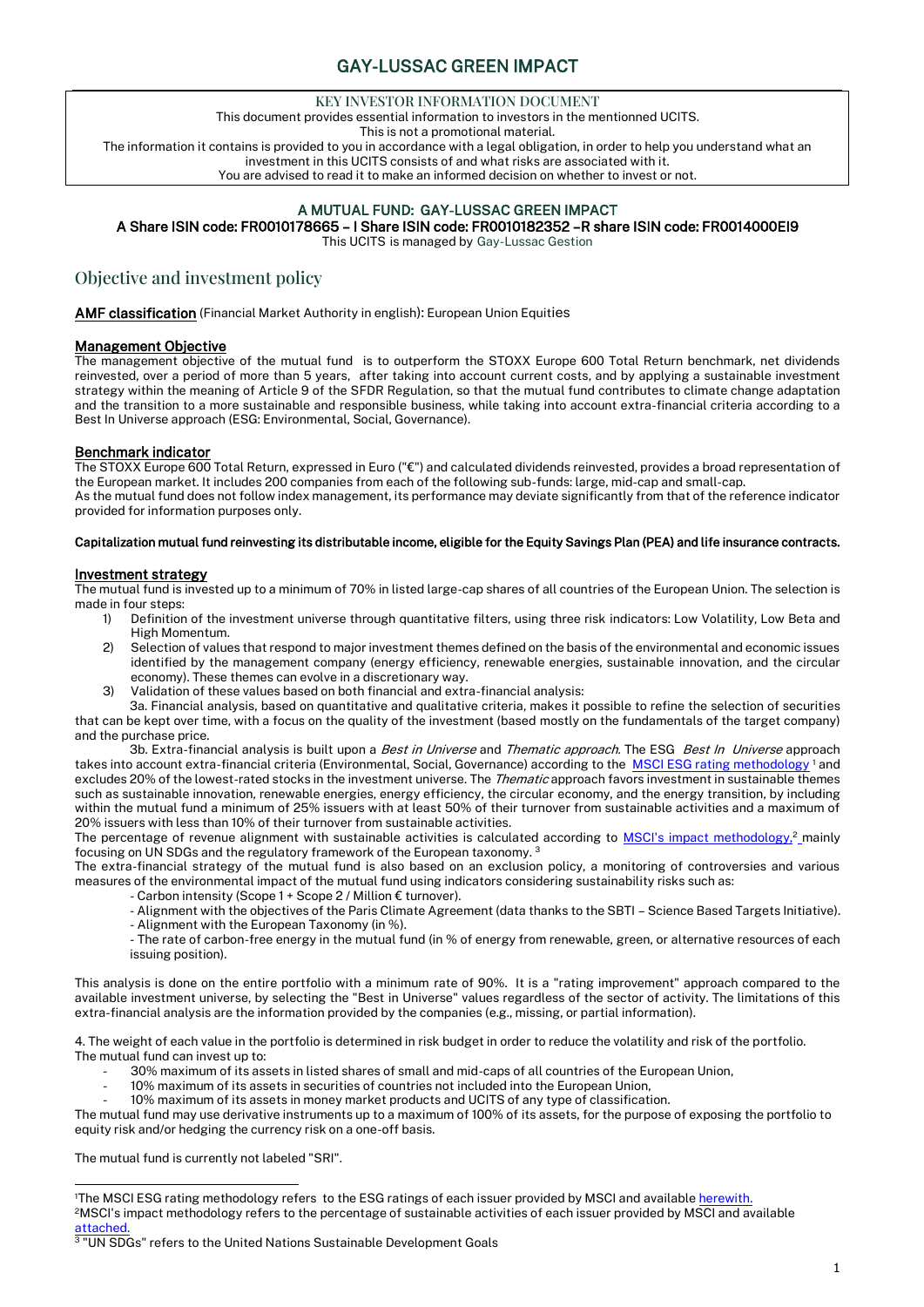The mutual fund has a responsible investment objective within the meaning of Article 9 of Regulation (EU) 2019/2088 on sustainability disclosure in the financial services sector (so-called "Disclosure Regulation" or "SFDR").

The mutual fund is subject to a sustainability risk as defined in the risk profile of the prospectus. Environmental, social and governance criteria contribute to the manager's decision-making.

The Benchmark of the mutual fund, the STOXX Europe 600 Total Return is not a so-called "sustainable" benchmark.

#### Limitations on considering sustainability risks

Currently, there is no universally recognized framework or list of factors to consider in ensuring that investments are sustainable, the legal and regulatory framework governing sustainable finance is still being developed.

The application of ESG criteria to the investment process as part of the consideration of sustainability risks may exclude securities of certain issuers for non-financial reasons, which may involve forgoing certain market opportunities available to other mutual funds that do not use ESG or sustainability criteria.

Available ESG information, whether from third-party data providers or issuers themselves, may be incomplete, inaccurate, fragmented, or unavailable, which may have a negative impact on a portfolio that relies on such data to assess the appropriate inclusion or exclusion of a security. The approach to sustainable finance will evolve and be developed over time, both due to the refinement of investment decision-making processes to consider ESG factors and risks, but also due to legal and regulatory changes.

#### Repayment of shares

Subscription and redemption requests are centralized each trading day before 12 noon CET ; they are executed, at an unknown price, on the basis of the next net asset value calculated on the closing prices of the day.

#### Recommendation

This mutual fund may not be suitable for investors who plan to withdraw their contribution before 5 years. This UCITS cannot be subscribed by "US Persons" or similar.

## Risk and Return Profile

| Lower risk, |                           |  |  |  |  | Higher risk,               |
|-------------|---------------------------|--|--|--|--|----------------------------|
|             | Returns potentially lower |  |  |  |  | Returns potentially higher |
|             |                           |  |  |  |  |                            |

Level 5 of the risk indicator reflects the exposure of the mutual fund to equity markets that can experience significant fluctuations: the evolution of the value of the share of the mutual fund can be irregular because it is directly related to the performance of the European equity market. The historical data used to calculate this risk indicator may not be a reliable indication of the future risk profile of the mutual fund. The risk category associated with this mutual fund is not guaranteed and may change over time. The lowest category does not mean "risk-free".

#### Significant risk for the UCITS not considered in this indicator

Liquidity risk: "small" and "mid-" cap companies, due to their specific characteristics, may pose risks to investors. The shares of some of these companies are sometimes traded in low volumes, which can increase liquidity risk.

#### Fees

The fees and commissions paid are used to cover the operating costs of the mutual fund, including the costs of marketing, and shares distribution ; these fees reduce potential investment growth.

### One-time fees levied before or after investment

|            | A Share | I Share | R Share' |
|------------|---------|---------|----------|
| Entry fees | 2%      | 2%      | 2%       |
| Exit fees  | N/A     | N/A     | N/A      |

The percentage shown is the maximum that can be taken from your principal before it is invested.

In some cases, the investor may pay less. The investor can obtain the actual amount of the front-end and back-end load from his or her Consultant or Distributor.

## Fees charged by the mutual fund over a year

|                                                                                                                                                      | A Share                  | l Share               | R Share               |
|------------------------------------------------------------------------------------------------------------------------------------------------------|--------------------------|-----------------------|-----------------------|
| Current costs                                                                                                                                        | $2.80\%$ tax incl. $(*)$ | 1.44% tax incl. $(*)$ | 1.88% tax incl. $(*)$ |
| (*) The percentage shown is based on the costs of the previous financial year, ended on 31/12/2020 and on an estimate for the new R share created on |                          |                       |                       |
| 10.4010000000001100                                                                                                                                  |                          |                       |                       |

18/12/2020. This figure may vary from one year to the other. Current costs do not include: outperformance fees and intermediation fees except in the case of entry and/or exit fees paid by the UCITS when it buys or sells units of another collective management vehicle.

#### Fees charged by the mutual fund in certain circumstances

|                        | A Share                                                                                                                                                                                                                                                                                                | I Share                 | R Share |
|------------------------|--------------------------------------------------------------------------------------------------------------------------------------------------------------------------------------------------------------------------------------------------------------------------------------------------------|-------------------------|---------|
| Performance Commission | <b>20% including VAT</b> of the outperformance of the mutual fund compared to the Stoxx Europe 600<br>Total Return index, only in the event of an appreciation of the net asset value over the<br>crystallization period and in compliance with the principle of the "high-water mark" over the last 5 | financial vears closed. |         |

For more information on fees, refer to the prospectus of the mutual fund available on [www.gaylussacgestion.com](http://www.gaylussacgestion.com/)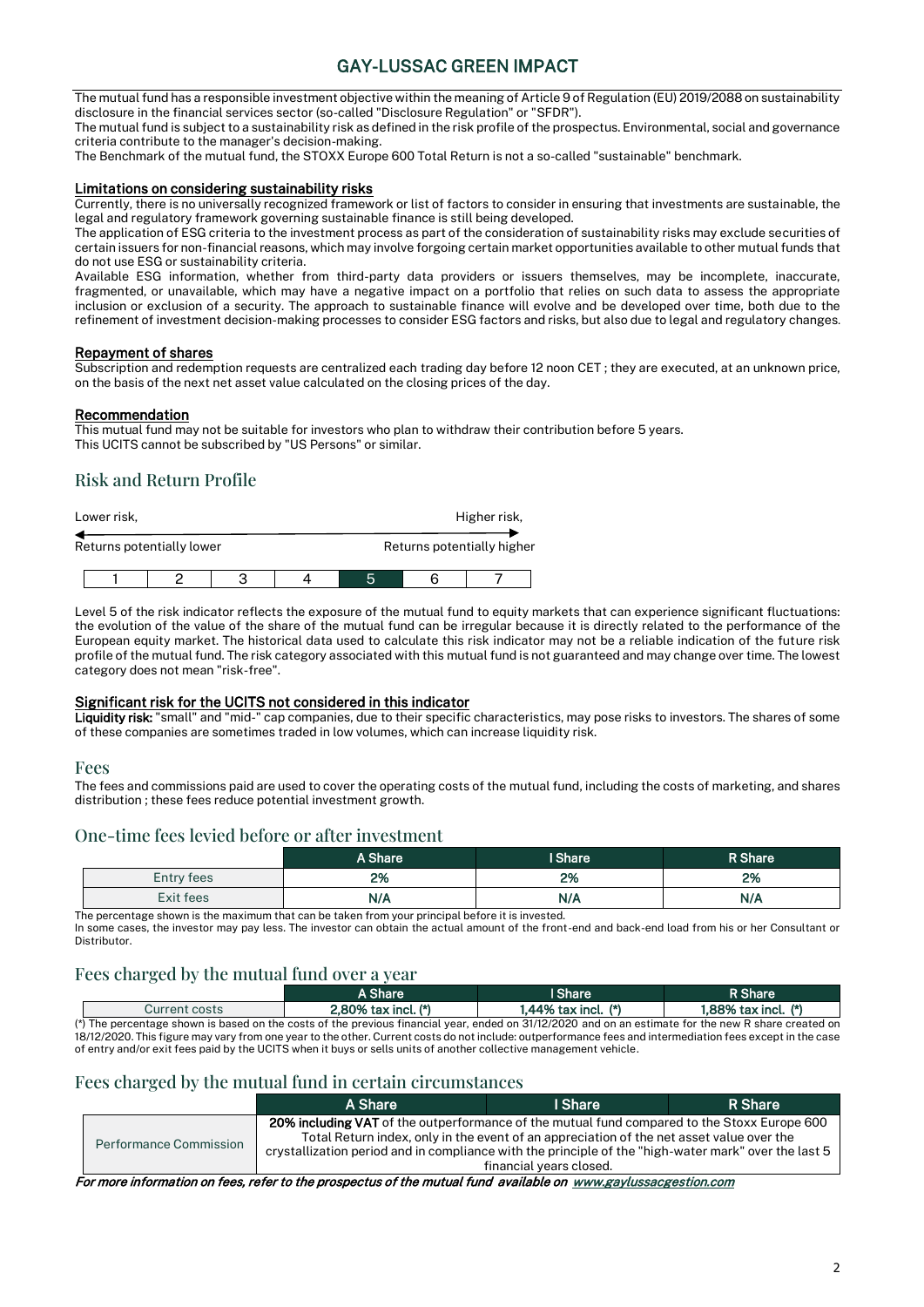## Past performance



Past performance is not a reliable indicator of future performance. They are not constant over time. Only the performance of full calendar years is displayed. The R share created on 18/12/2020 having less than a year of existence, the performance of this share cannot be displayed. The annual performance of the mutual fund is calculated as net dividends reinvested and considers all fees and commissions paid; those of the indicator are calculated dividends not reinvested until 31/12/2012.

#### Date of creation of the mutual fund

3 June 2005

#### Currency of denomination of units

Euro

#### Practical information

#### Name of depositary

Societe Generale SA

#### Place and manner of obtaining information on the UCITS

The prospectus, the latest annual and periodic documents, written in French, as well as the terms of subscription and redemption, are available free of charge on simple written request from the Portfolio Management Company: Gay-Lussac Gestion 45, avenue George V – 75008 PARIS - tel.: 01 45 61 64 90 as well as on its website[: www.gaylussacgestion.com.](http://www.gaylussacgestion.com/)

#### Place and manner of obtaining information on other classes of shares

With the Portfolio Management Company Gay-Lussac Gestion (see above).

#### Place and manner of obtaining other practical information, including net asset value

With the Portfolio Management Company Gay-Lussac Gestion (see above).

#### **Taxation**

The mutual fund is eligible for the Equity Savings Plan (PEA). Depending on your tax regime, any capital gains and income related to the holding of UCITS units may be subject to taxation. The tax legislation in the UCITS's home country may also have an impact on the investor's personal tax situation. You are advised to inquire about this with your usual tax advisor.

#### Information on the remuneration policy

Details of the remuneration policy in force within the management company are available on the [website](http://www.gaylussacgestion.com/)  [www.gaylussacgestion.com,a](http://www.gaylussacgestion.com/)s well as in paper format on request.

Gay-Lussac Gestion can only be held liable based on statements contained in this document that are misleading, inaccurate, or inconsistent with the corresponding parts of the UCITS prospectus.

This mutual fund is approved in France and regulated by the Autorité des Marchés Financiers (AMF).

Gay-Lussac Gestion is licensed in France and regulated by the AMF.

The key investor information provided here is accurate and up to date as of 29/10/2021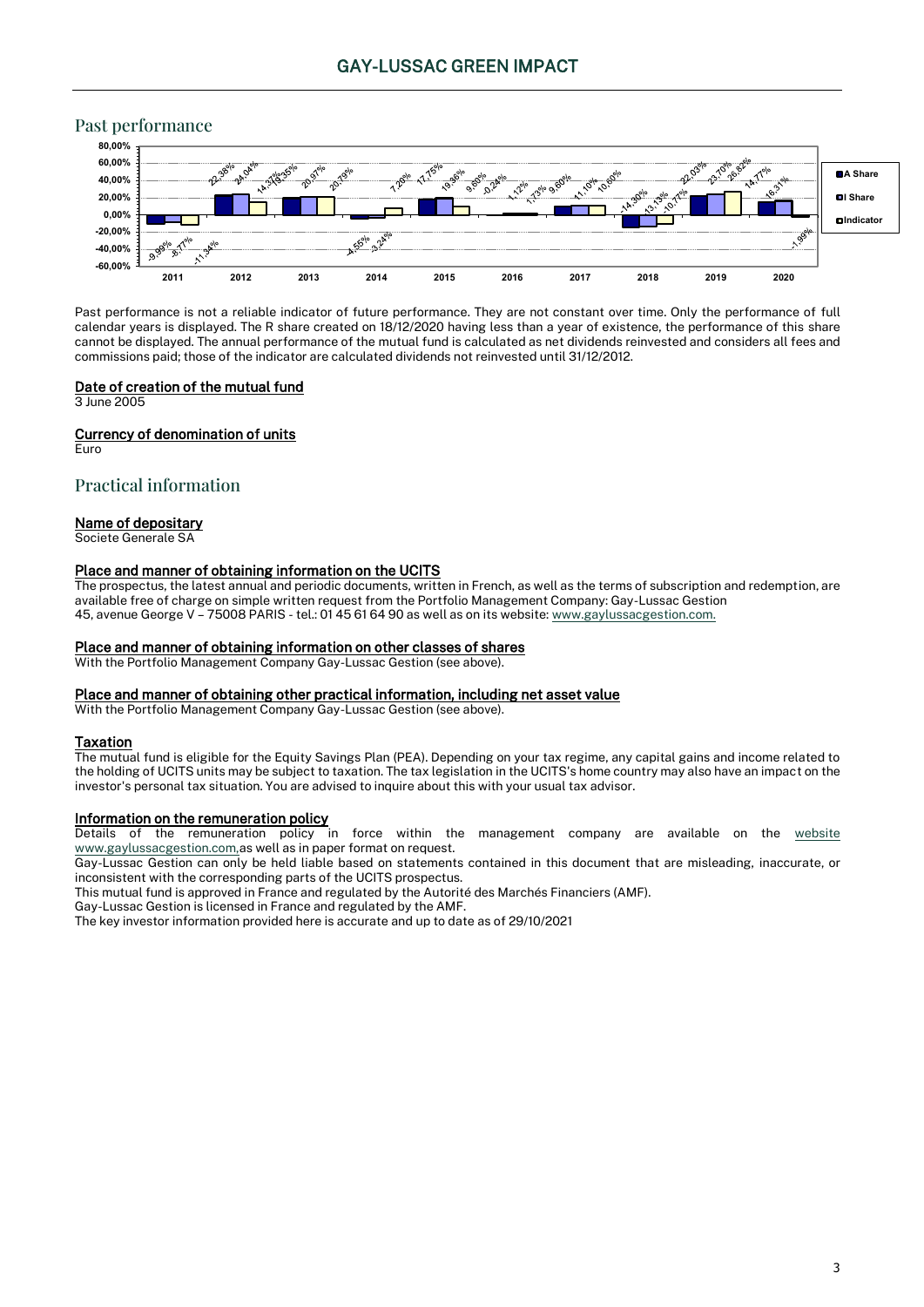## **PROSPECTUS**

## I. General characteristics

#### Denomination

Gay-Lussac Green Impact

### Legal form and Member State in which the UCITS was established

Mutual investment mutual fund (mutual fund) under French law.

### ▶ Date of creation and expected duration of existence

The mutual fund was created on June 3, 2005, for a period of 99 years.

## $\blacktriangleright$  Summary of the management offer

| Share | <b>ISIN</b>  | Distribution of<br>distributable<br>amounts | Currency   | Affected<br>subscribers                              | Maximum<br>management<br>fee      | Original net<br>asset value | Minimum<br>amount of<br>the first<br>subscription |
|-------|--------------|---------------------------------------------|------------|------------------------------------------------------|-----------------------------------|-----------------------------|---------------------------------------------------|
| A     | FR0010178665 | Capitalization                              | <b>EUR</b> | All subscribers.<br>especially private<br>persons    | 2,316% tax incl.<br>of net assets | 150€                        | 1 share                                           |
|       | FR0010182352 | Capitalization                              | <b>EUR</b> | All subscribers,<br>especially<br>institutional ones | 0,96% tax incl.<br>of net assets  | 100,000€                    | share                                             |
| R     | FR0014000EI9 | Capitalization                              | <b>EUR</b> | All subscribers in<br>particular<br>private persons  | 1.40% tax incl.<br>of net assets  | 150€                        | 100.000€                                          |

### Indication of the place where the last annual report and the last periodic statement are available

The latest annual and periodic documents are sent, free of charge, within one week at the simple written request of the bearer to:

Gay-Lussac Management 45, avenue George V 75008 Paris Phone: +33 (0)1 45 61 64 90

These documents are also available on the [www.gaylussacgestion.com](http://www.gaylussacgestion.com/) website.

Additional explanations can be obtained, if necessary, from the management company whose contact details are given above, every working day from 3 p.m. to 5 p.m.

The AMF websit[e\(www.amf-france.org\)c](http://www.amf-france.org/)ontains additional information on the list of regulatory documents and all the provisions relating to investor protection.

## II. Actors

### $\blacktriangleright$  Management company

The management company was approved on 08/02/1995 by the Commission des Opérations de Bourse (now AMF – Autorité des Marchés Financiers) under matriculation GP 95001 (general approval).

Gay-Lussac Management SAS (Société par Actions Simplifiée) registered with the RCS PARIS under number 397 833 773 45, avenue George V 75008 Paris

UCITS under the European Directive 2009/65/EC j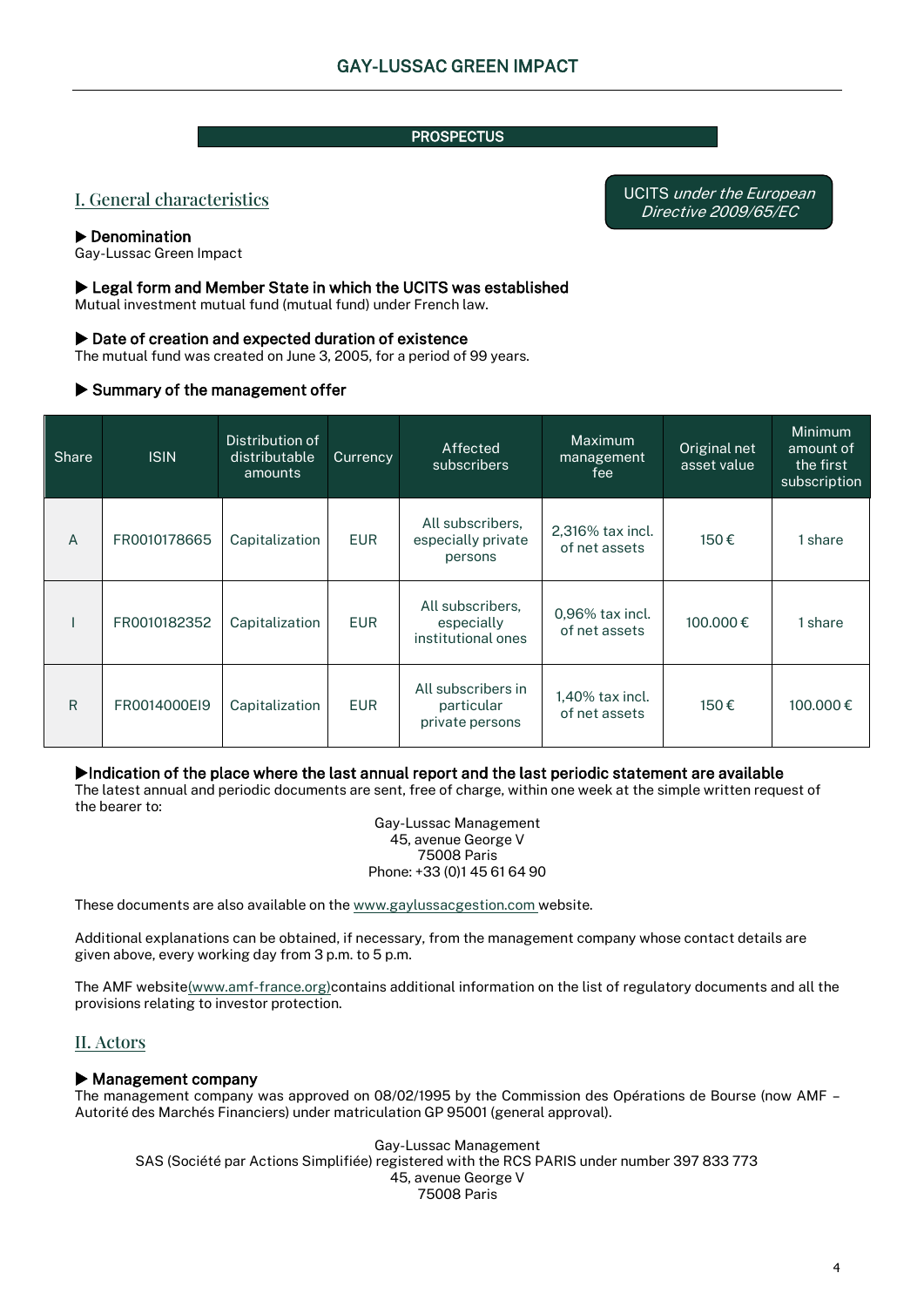## **Depositary**

Société Générale SA

Credit institution created on May 8, 1864, by authorization decree signed by Napoleon III and approved by the Prudential Control and Resolution Authority (ACPR) Registered office: 29, boulevard Haussmann – 75009 Paris

> Postal address of the Custodian function: Société Générale – 75886 Paris Cedex 18

The Depositary of the UCITS Société Générale S.A. ("Société Générale") acting through its "Securities Services" department (the "Depositary"). Société Générale, whose registered office is located at 29, boulevard Haussmann in Paris (75009), registered with the Paris Trade and Companies Register under matriculation 552 120 222, is an institution approved by the Prudential Control and Resolution Authority (ACPR) and subject to the supervision of the Autorité des marchés financiers (AMF).

#### Description of the Depositary's responsibilities and potential conflicts of interest

The Depositary exercises three types of responsibilities, respectively the control of the regularity of the management company's decisions, the monitoring of the UCITS' cash flows and the custody of the UCITS' assets.

The primary objective of the Depositary is to protect the interest of the holders/investors of the UCITS.

Potential conflicts of interest may be identified, in particular if the Management Company also maintains commercial relations with Société Générale in parallel with its appointment as Depositary (which may be the case when Société Générale calculates, by delegation from the Management Company, the net asset value of the UCITS of which Société Générale is the Depositary or when a group link exists between the Management Company and the Depositary).

To manage these situations, the Depositary has set in place and is updating a conflict-of-interest management policy with the objective of:

- Identification and analysis of situations of potential conflicts of interest.
	- Recording, managing, and monitoring situations of conflict of interest by:
		- Based on the permanent measures in place to manage conflicts of interest such as segregation of duties, separation of hierarchical and functional lines, monitoring of internal insider lists, dedicated IT environments.
		- Implementing on a case-by-case basis:
			- o preventive and appropriate measures such as the creation of ad hoc watchlists, new Chinese walls or by verifying that transactions are handled appropriately and/or informing the customers concerned
			- o or by refusing to manage activities that may give rise to conflicts of interest.

#### Description of any custodial functions delegated by the Depositary, list of delegates and sub-delegates and identification of conflicts of interest that may result from such delegation

The Depositary is responsible for the safe custody of the assets (as defined in Article 22.5 of Directive 2009/65/EC as amended by Directive 2014/91/EU). In order to provide asset custody services in a large number of countries and to enable UCITS to achieve their investment objectives, the Depositary has appointed sub-custodians in countries where the Depositary would not have a direct local presence.

#### These entities are listed on the following website:

[www.securities-services.societegenerale.com/fr/nous-connaitre/chiffres-cles/rapports-financiers/.](http://www.securities-services.societegenerale.com/fr/nous-connaitre/chiffres-cles/rapports-financiers/)

In accordance with Article 22a 2 of Directive 2009/65/EC, the process of appointing and supervising sub-custodian follows the highest standards of quality, including the management of potential conflicts of interest that may arise in connection with such designations. The Depositary has established an effective policy for the identification, prevention, and management of conflicts of interest in accordance with national and international regulations as well as international standards.

The delegation of the Custodian's custodial functions may result in conflicts of interest. The latter have been identified and are being controlled. The policy implemented within the Depositary consists of a mechanism that prevents the occurrence of situations of conflicts of interest and operates in a way that ensures that the Depositary always acts in the best interests of the UCITS. Preventive measures include ensuring the confidentiality of the information exchanged, physically separating the main activities likely to enter into a conflict of interest, identifying and classifying monetary and non-monetary remuneration and benefits and putting in place arrangements and policies regarding gifts and events.

Up-to-date information on the above points will be sent to the investor upon request.

### $\blacktriangleright$  External auditor

PricewaterhouseCoopers Audit 63, rue de Villiers 92208 Neuilly-sur-Seine Cedex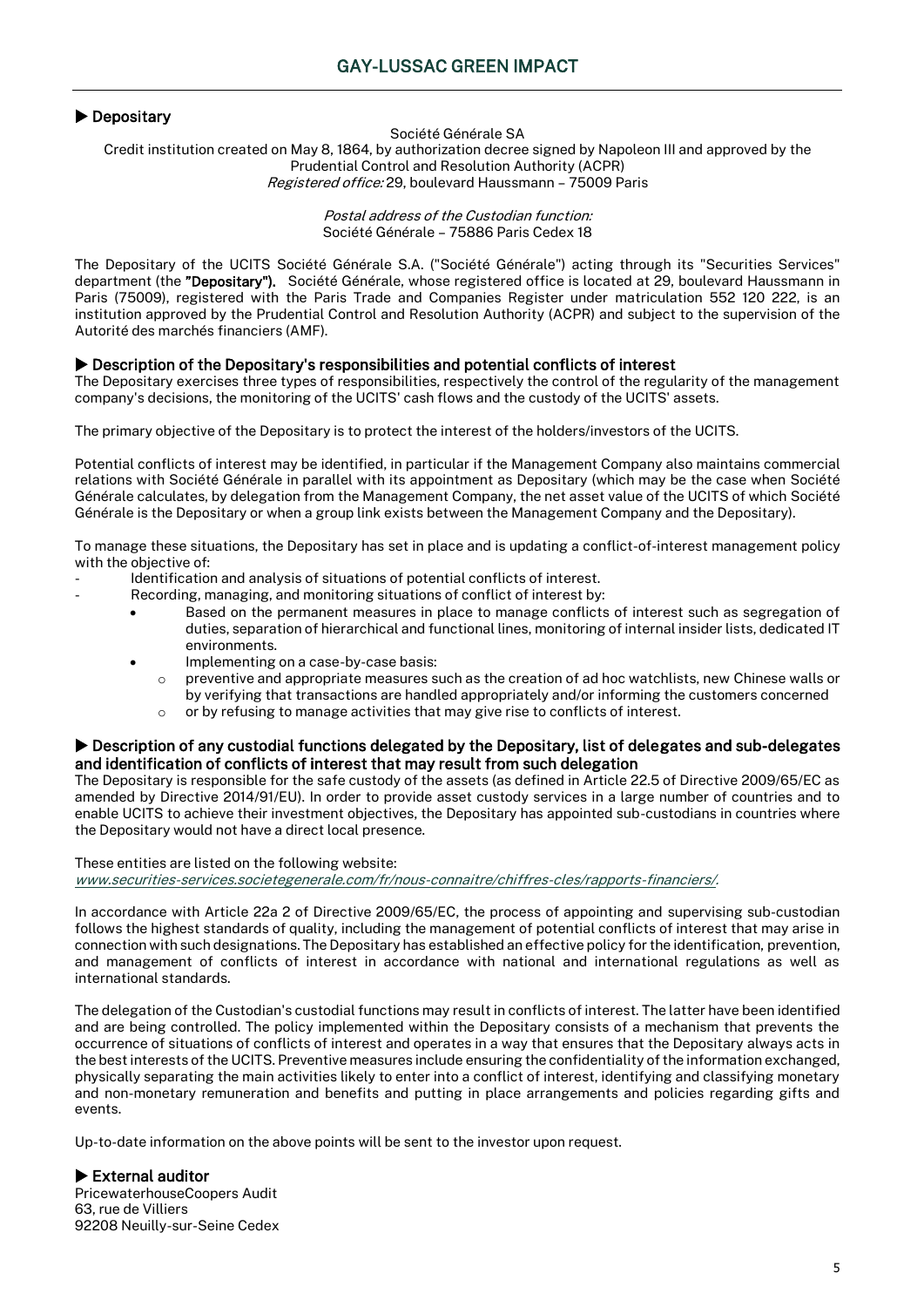Represented by Mr. Amaury COUPLEZ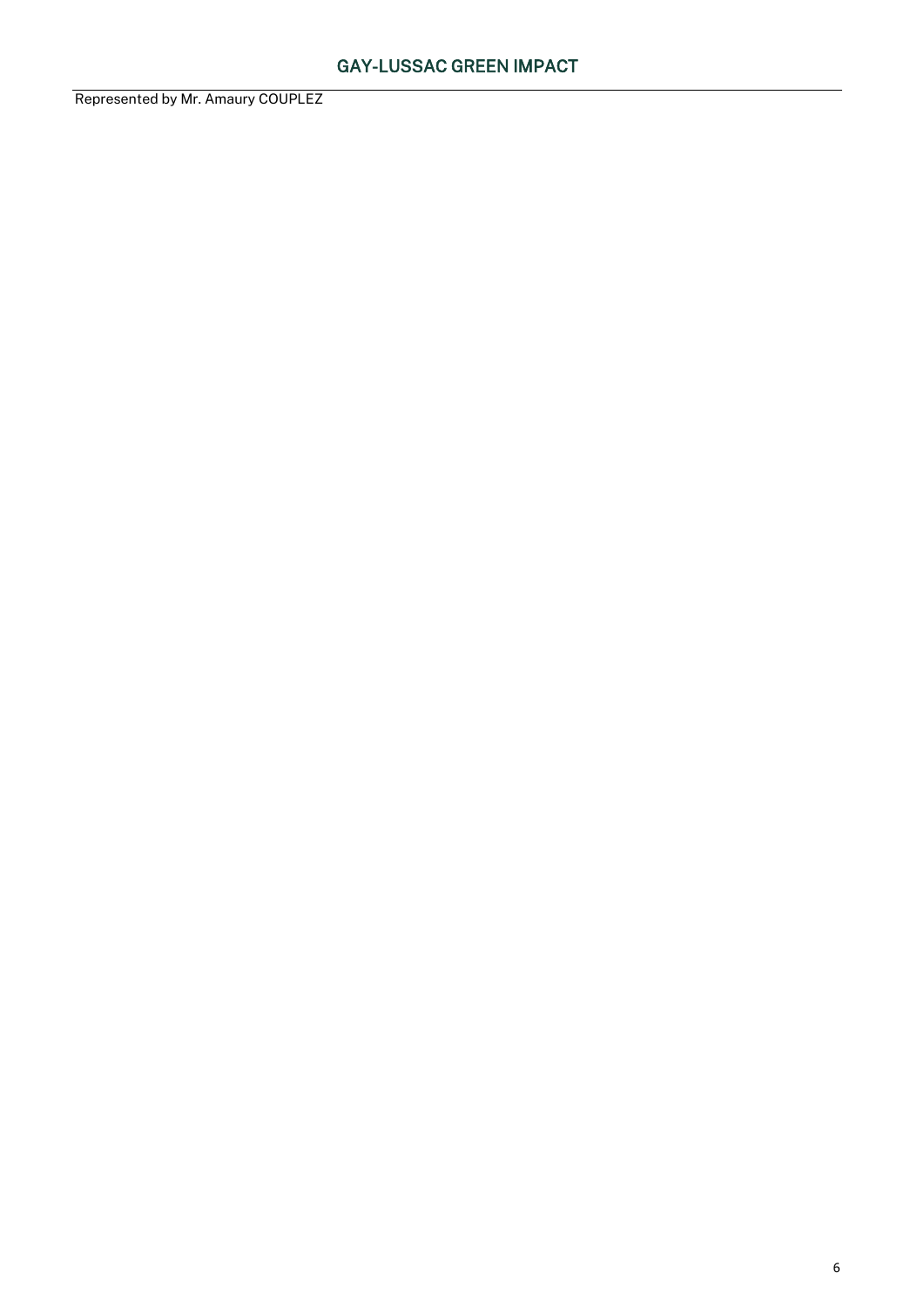Marketer

Gay-Lussac Gestion SAS 45, avenue George V 75008 Paris

#### Delegation of administrative and accounting management

Société Générale Registered office: 29 boulevard Haussmann – 75009 PARIS Postal address: 189 rue d'Aubervilliers – 75886 PARIS CEDEX 18

Accounting management consists mainly of the calculation of net asset values. Administrative management consists mainly of assisting the management company in the legal follow-up of the mutual fund.

#### Centralizer by delegation of the management company

The centralization of subscription and redemption orders and the keeping of share registers are ensured by: Société Générale Postal address of the centralization of orders and record keeping: 32 rue du Champ de Tir 44000 Nantes

▶ Advisors

N/A

## III. Operating and management arrangements

1. General characteristics

## Characteristics of units or shares

#### Nature of the right attached to the class of shares

Each unitholder (A: all subscribers, more particularly private persons, I: all subscribers, more particularly institutional, R: all subscribers, more particularly private persons) has a right of co-ownership on the assets of the mutual fund proportional to the number of shares owned.

#### How liabilities are to be kept

The liability for unitholders (A: all subscribers, more particularly natural persons, I: all subscribers, more particularly institutional, R: all subscribers, more particularly natural persons) is insured by the depositary, Société Générale. It is specified that the administration of the shares is carried out in Euroclear France.

### Voting rights

As the mutual fund is a co-ownership of securities, no voting rights are attached to the shares held (A: all subscribers, more particularly private persons, I: all subscribers, more particularly institutional, R: all subscribers, more particularly private persons). Decisions concerning the mutual fund are taken by the management company in the interest of the unitholders.

#### Form of shares

Bearer units

#### Decimalization of shares

- 1. A shares may be divided into thousandths of a share.
- 2. I shares may be divided into one hundred-thousandth of a share.
- 3. R shares may be split into thousandths of a share.

### ▶ Closing date

December 31 of each year even if it is a legal holiday in France or a Saturday or Sunday (first closing: December 31, 2005).

### Guidance on the tax system

Dominant tax: the mutual fund is eligible for the PEA.

The management of this mutual fund meets the standards set for Equity Savings Plans (PEA). As such, the portfolio will comprise at least 75% of shares eligible for the PEA.

This UCITS is eligible for the ordinary law deduction scheme for a holding period that can be applied to the net amount of the capital gain.

The quality of co-ownership of the mutual fund places it automatically outside the scope of corporate tax. In addition, the law exempts capital gains from the sale of securities made as part of the management of the mutual fund, provided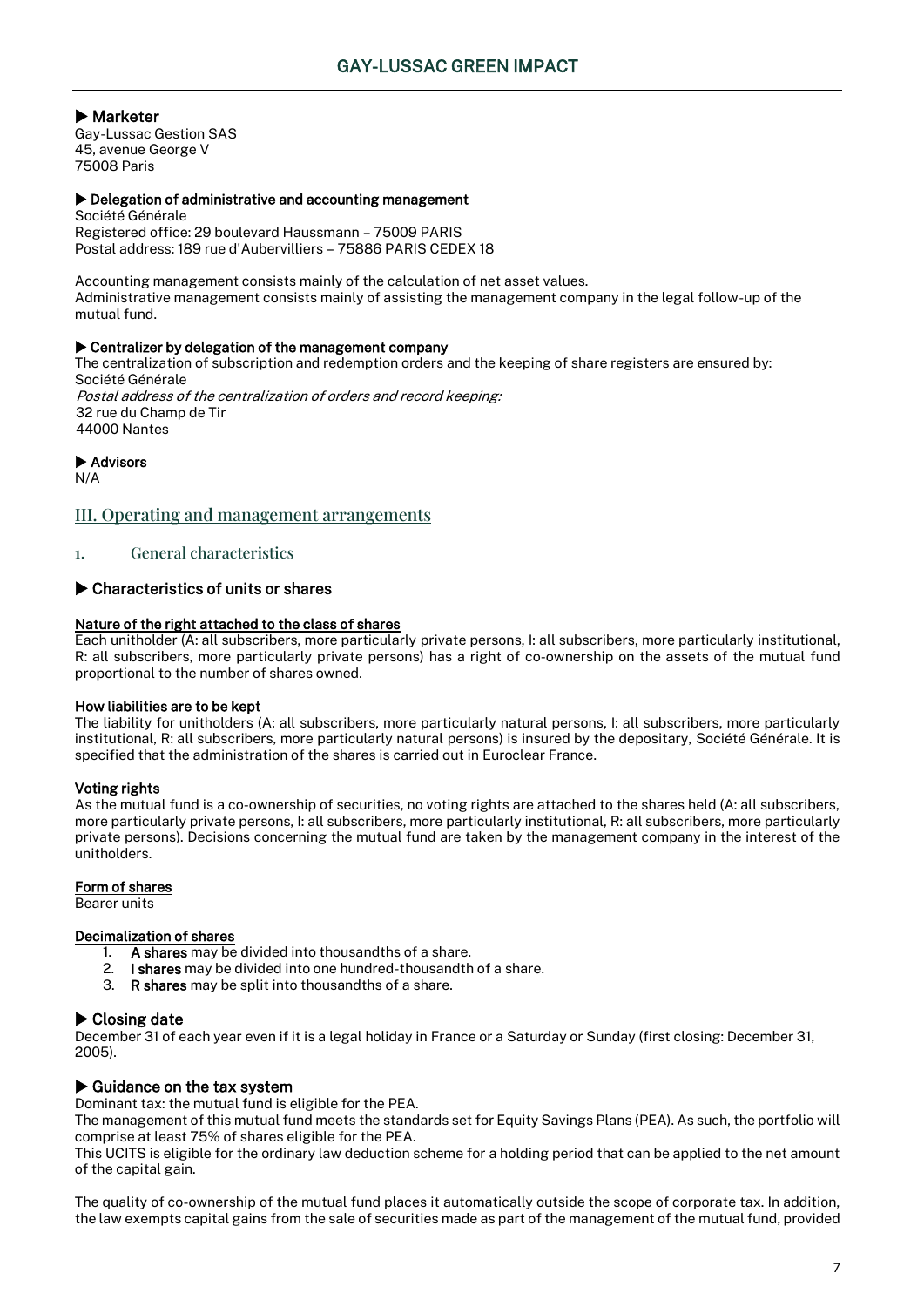that no natural person, acting directly or through an intermediary, owns more than 10% of its shares (Article 150-, III-2 of the General Tax Code).

According to the principle of transparency, the tax administration considers that the unitholder is the direct holder of a fraction of the financial instruments and liquidity held in the mutual fund.

Since the mutual fund only offers capitalization units, the applicable taxation is in principle that of capital gains on transferable securities of the holder's country of residence, according to the rules appropriate to his situation (private person, legal person subject to corporation tax, other cases, etc.). The rules applicable to French resident holders are set by the General Tax Code.

Depending on your tax regime, any capital gains and income related to holding a share of the UCITS may be subject to taxation. We advise you to inquire about this with the marketer of the UCITS. This service can in no case be invoiced either to the mutual fund, or to the Management Company.

2. Special provisions

#### ISIN code

A share : FR0010178665 I share : FR0010182352 R share : FR0014000EI9

#### ▶ Classification

European Union Equities

#### Management Objective

The management objective of the mutual fund is to outperform the benchmark Stoxx Europe 600 Total Return, net dividends reinvested, over a period of more than 5 years, after taking into account current costs, and by applying a sustainable investment strategy within the meaning of Article 9 of the SFDR Regulation, so that the mutual fund contributes to adaptation to climate change and a transition to a more sustainable activity, while taking into account extra-financial criteria according to a Best In Universe (ESG: Environmental, Social, Governance) approach.

#### Benchmark indicator, ISIN code EU0009658210

The STOXX Europe 600 Total Return (SXXR) is an indicator who aims to provide a broad and now liquid representation of the European market. This indicator covers Austria, Belgium, Denmark, Finland, France, Germany, Greece, Ireland, Italy, Luxembourg, the Netherlands, Norway, Portugal, Spain, Sweden, Switzerland, and the United Kingdom. It includes 200 representatives from each of the large, mid-, and small-cap indicators.

This benchmark indicator is expressed in Euro and calculated net dividends reinvested. As the management of the mutual fund does not follow an index management, the performance of the mutual fund may deviate from this reference indicator both upwards and downwards.

#### The administrator of this indicator is Euronext NV.

On the date of the last update of this prospectus, Euronext NV, administrator of the benchmark, is registered in the register of benchmark administrators maintained by ESMA.

Additional information is available via the website [\(www.euronext.com.](http://www.euronext.com/) The management company shall ensure, in subsequent updates of the prospectus, that this link is still valid).

The register of administrators and benchmarks maintained by ESMA is available on the following website: [https://registers.esma.europa.eu/publication/searchRegister?core=esma\\_registers\\_bench\\_entities.](https://urldefense.proofpoint.com/v2/url?u=https-3A__registers.esma.europa.eu_publication_searchRegister-3Fcore-3Desma-5Fregisters-5Fbench-5Fentities&d=DwMGAA&c=dqndFQAGz2cg7ln6ll1EqkpBLZllP_GH8-2iqGbTww0&r=TnMHizWU3Y7S1k3-AL-E_OlMxYJXrNWARffYdY8Y4O8&m=VprQd__bMaOmpJ2gbXy3qL3vFuimzY3QDblCbHD5cwg&s=g3K8GTqI4COQ32WabgmiKZtfr6QY3fGRnigiKtm7z2U&e=) 

### $\blacktriangleright$  Investment strategy

1. Strategies used

The portfolio is mainly specialized in the discretionary management of "large-cap" shares of all European Union countries, without any particular geographical allocation, and at least 75% in securities eligible for the Equity Savings Plan. A maximum proportion of 10% of net assets may be invested in countries outside the European Union (OECD countries and emerging countries, including Switzerland, Norway, Turkey, and Eastern European countries).

The selection is made in four steps:

- 1) Definition of the investment universe through quantitative filters, using three risk factors: Low Volatility, Low Beta and High Momentum.
- 2) Selection of values that respond to major investment themes defined on the basis of the environmental and economic issues identified by the management company (energy efficiency, renewable energies, sustainable innovation, and the circular economy). These themes can evolve in a discretionary way.
- 3) Validation of these values based on both financial and extra-financial analysis:

3a. Financial analysis, based on quantitative and qualitative criteria, makes it possible to refine the selection of securities that can be kept over time, with a focus on the quality of the investment (based in particular on the fundamentals of the target company) and the purchase price.

3b. Extra-financial analysis is based on a *Best in* Universe and *Thematic approach.*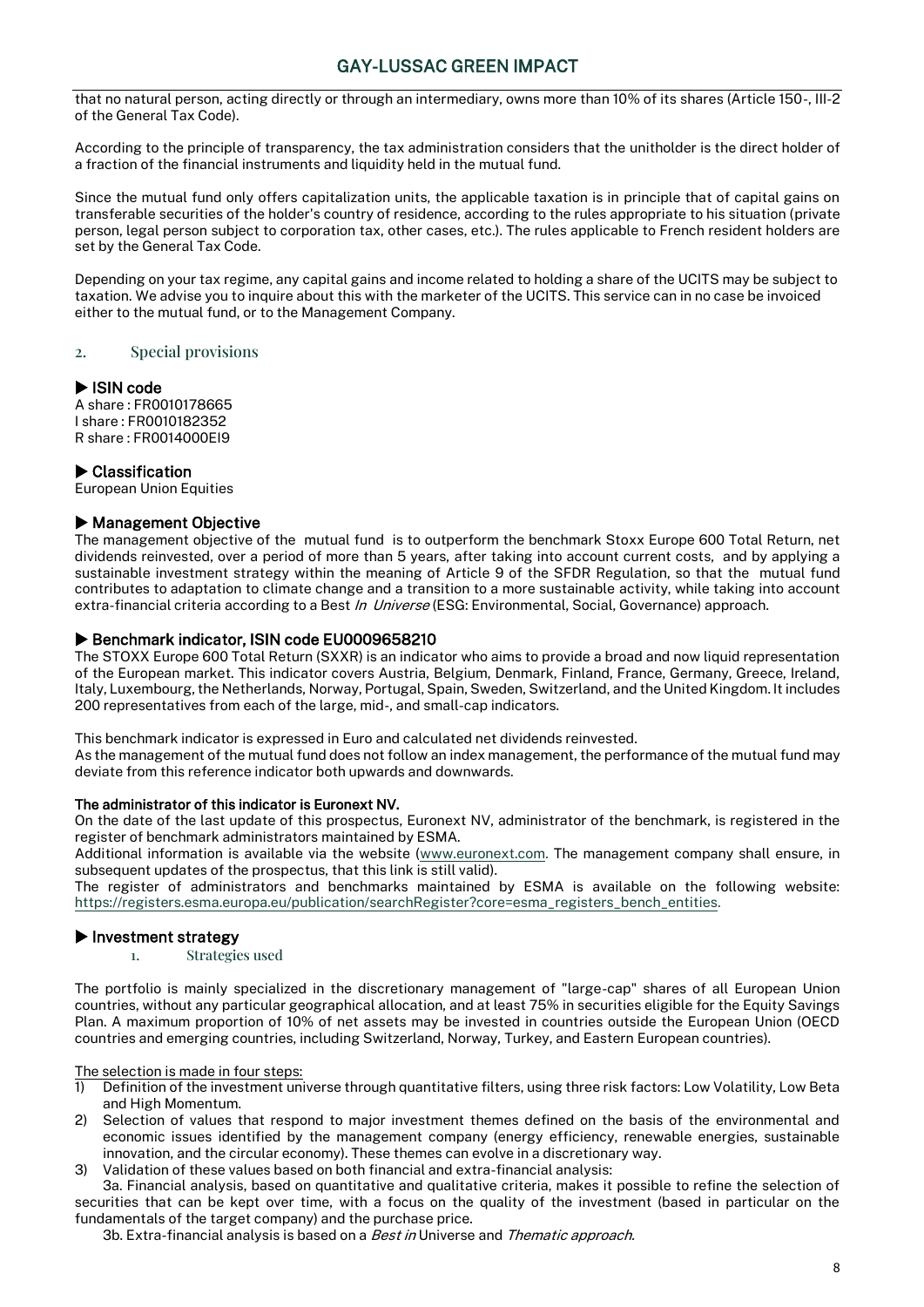The ESG *Best In Universe* approach allows for the consideration of extra-financial criteria (Environmental, Social, Governance) according to the [MSCI ESG rating methodology](https://www.msci.com/documents/1296102/21901542/MSCI+ESG+Ratings+Methodology+-+Exec+Summary+Nov+2020.pdf)<sup>4</sup> and excludes 20% of the lowest rated stocks in the investment universe. The Thematic approach favors investment in sustainable themes such as sustainable innovation, renewable energies, energy efficiency, circular economy, and energy transition, by including within the mutual fund at least 25% of issuers with at least 50% of their turnover from sustainable activities and a maximum of 20% issuers with less than 10% of their turnover from sustainable activities.

The percentage of revenue alignment with sustainable activities is calculated according to [MSCI's impact](https://www.msci.com/eqb/methodology/meth_docs/MSCI_ACWI_Sustainable_Impact_Index_Feb2021.pdf)  [methodology,](https://www.msci.com/eqb/methodology/meth_docs/MSCI_ACWI_Sustainable_Impact_Index_Feb2021.pdf)<sup>5</sup>in particular focusing on UN SDGs <sup>6</sup> and the regulatory framework of the European taxonomy.

The extra-financial strategy of the mutual fund is also based on an exclusion policy, a monitoring of controversies and various measures of the environmental impact of the mutual fund using indicators considering sustainability risks such as:

- Carbon intensity (Scope 1 + Scope 2 / Million € turnover).
- Alignment with the objectives of the Paris Climate Agreement (data thanks to the SBTI Science Based Targets Initiative)
- Alignment with the European Taxonomy (in %)
- The rate of carbon-free energy in the mutual fund (in % of energy from renewable, green, or alternative resources of each issuing position)

This analysis is done on the entire portfolio with a minimum rate of 90%. It is a "rating improvement" approach compared to the available investment universe, selecting the values "Best in Universe» regardless of the sector of activity. The limitations of this extra-financial analysis are the information provided by the companies (e.g., missing, or partial information).

4. The weight of each value in the portfolio is determined in risk budget in order to reduce the volatility and risk of the portfolio.

The mutual fund can invest up to:

- 30% maximum of its assets in listed shares of small and mid-caps of all countries of the European Union,
- 10% maximum of its assets in securities of countries not belonging to the European Union,
- 10% maximum of its assets in money market products and UCITS of any type of classification.

The mutual fund may use derivative instruments up to a maximum of 100% of the assets, for the purpose of exposing the portfolio to equity risk and/or hedging the currency risk on a one-off basis.

#### The mutual fund is currently not labeled "SRI".

The mutual fund has a responsible investment objective within the meaning of Article 9 of Regulation (EU) 2019/2088 on sustainability disclosure in the financial services sector (known as the Disclosure Regulation or "SFDR"). The mutual fund is subject to a sustainability risk as defined in the risk profile of the prospectus. Environmental, social and governance criteria contribute to the manager's decision-making.

The benchmark of the mutual fund, the STOXX Europe 600 Total Return is not a so-called "sustainable" benchmark.

2. Assets (excluding derivatives)

#### **Equity**

Gay-Lussac Green Impact is a mutual fund eligible for the PEA invested up to a minimum of 75% of the net assets in French or European Union equities.

The assets of the mutual fund are invested mainly in shares and similar securities of European companies listed on regulated markets. The investment is mainly made in large caps and within the limit of 30% of net assets in small and mid-caps. In total, the degree of exposure to equity risk is between 90% and 100% of net assets.

#### Debt securities and money market instruments

Incidentally, the net assets of mutual fund may be invested in bonds and other TCNs from a Member State in Euro zone with an "Investment grade" rating according to the scale of at least one of the main rating agencies and in accordance with the analyses of the management company, money market securities and share purchase warrants.

#### Units or shares of other UCITS

The mutual fund may not invest more than 10% of its net assets in units or shares of UCITS under French law or European law (countries belonging to the European Union).

These UCITS can be of any type of classification.

The selected UCITS can be managed by Gay-Lussac Gestion.

#### 3. Derivatives

The nature of intervention contracts:

- Negotiated markets,

<sup>4</sup>The MSCI ESG rating methodology refers to the ESG ratings of each issuer provided by MSCI an[d available herewith.](https://www.msci.com/documents/1296102/21901542/MSCI+ESG+Ratings+Methodology+-+Exec+Summary+Nov+2020.pdf) 5MSCI's impact methodology refers to the percentage of sustainable activities of each issuer provided by MSCI and available **attached** 

<sup>6 &</sup>quot;UN SDGs" refers to the United Nations Sustainable Development Goals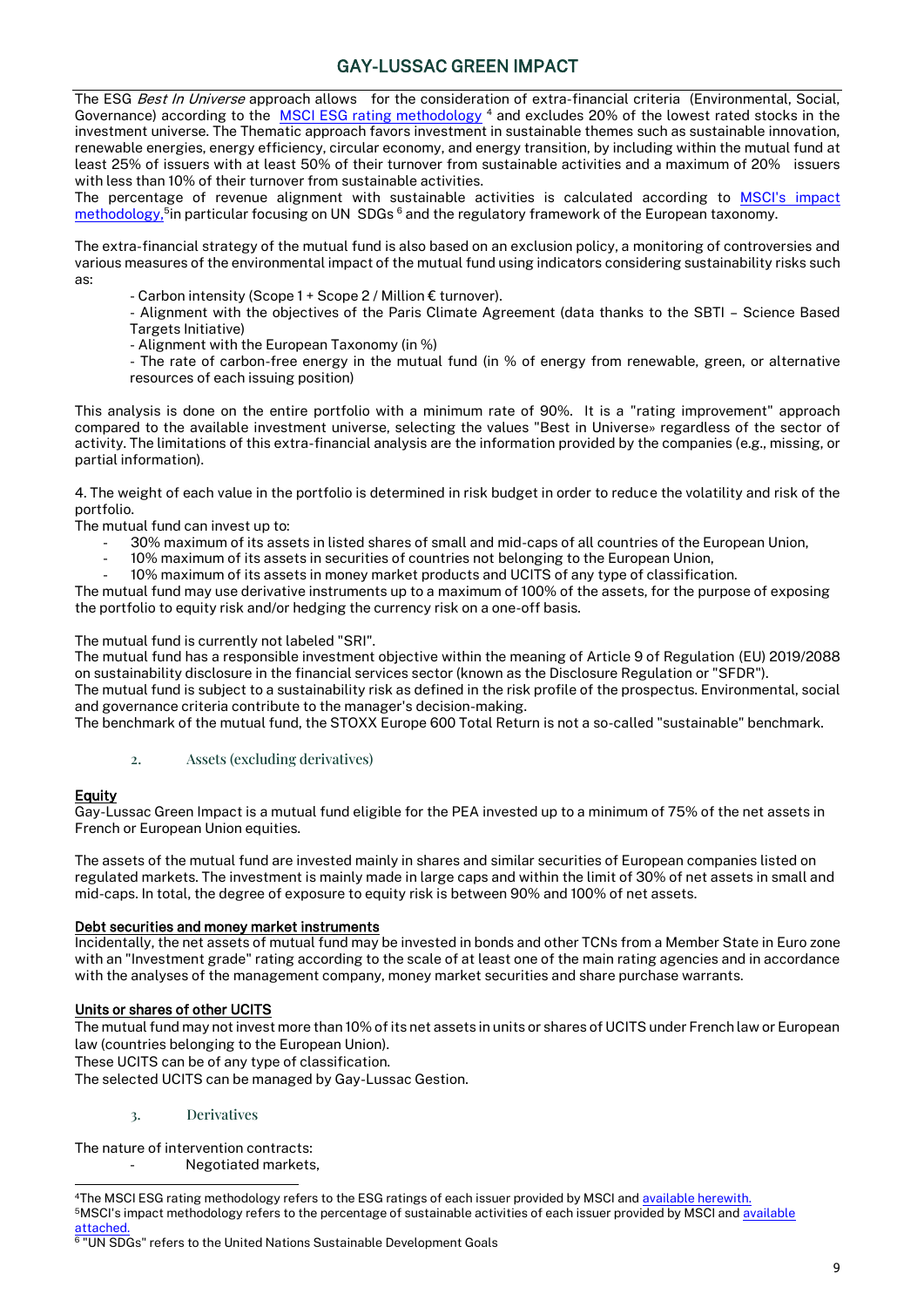#### - Regulated markets

The mutual fund may invest in term financial instruments, both firm and conditional, traded on regulated markets. These operations are carried out within the limit of once the asset.

The risks on which the manager wishes to intervene: -Currency risk

The nature of the interventions, all operations being limited to the achievement of the management objective: These operations are carried out within the limit of once the amount of the asset.

The nature of the instruments used:

- **Future**
- Simple options,
- Foreign exchange swaps,
- Currency exchange in the future.

The mutual fund will not use Total Return Swaps (TRS).

Derivatives may be used to:

- Exposure: a fast allocation of portfolio exposure: to cope with a subscription or redemption in order to maintain an unchanged exposure of the portfolio, the manager may use derivatives before making its stock selection, using futures and simple options listed on regulated markets. Equity risk will never exceed 100% of net assets.
- **Hedging:** a one-off strategy for hedging foreign exchange risk using foreign exchange swap or foreign exchange futures operations.

#### 4. Securities incorporating derivatives

The nature of intervention contracts:

- Negotiated markets,
- Regulated markets.

The risks on which the manager wishes to intervene

The risk to which the mutual fund is exposed via securities incorporating simple derivatives cannot exceed the risk of the underlying. The underlying or associated risk may be an action or interest rate risk.

#### The form of securities incorporating derivatives

Securities incorporating simple derivatives used may take the following forms:

- Convertible bonds (simple, indexed),
- Bonds redeemable in shares (ORA),
- Warrants,
- Subscription rights,
- CVG (Certificates of Guaranteed Values),

The use of this type of investment can vary from 0% to a maximum of 10% of the net assets of the mutual fund. The mutual fund will not use the investment in Contingent Convertible Bonds (CoCos). The mutual fund will not invest in subordinated securities.

The sum of liabilities from derivatives and securities incorporating simple derivatives is limited to 100% of net assets.

5. Deposits

For the management of its liquidity, the mutual fund may use deposits placed with the same credit institution up to 10% of its net assets.

6. Cash loans

The mutual fund may temporarily borrow 10% of its net assets as part of cash management.

7. Transactions of acquisitions and temporary disposals of securities

N/A

## Risk Profile

The risk profile of the mutual fund is adapted to an investment horizon of more than 5 years. Like any financial investment, potential investors should be aware that the value of the assets of the mutual fund is subject to market fluctuations and can vary greatly.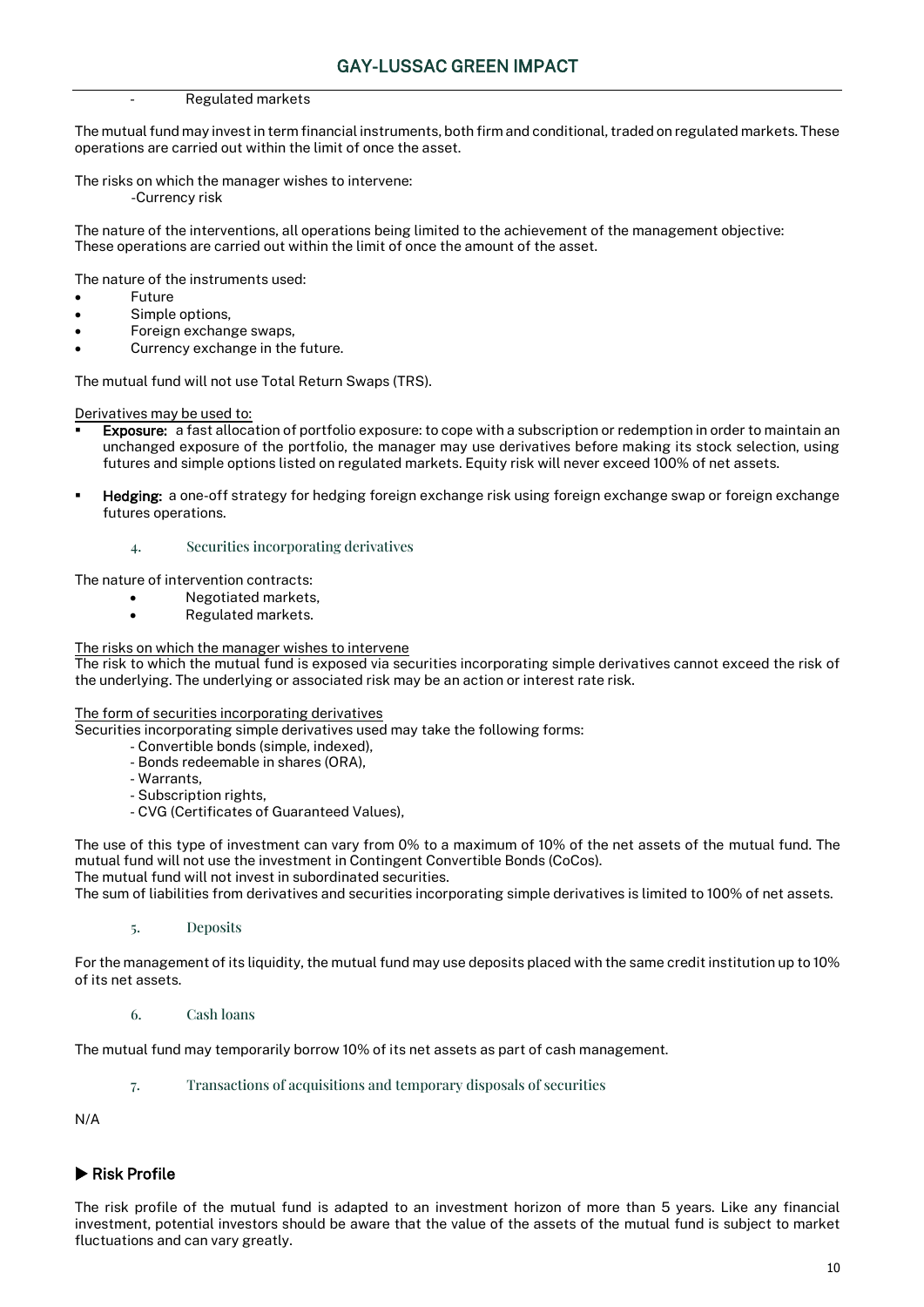#### Discretionary risk

The discretionary management style is based on anticipating the evolution of the different markets (stocks, bonds). There is a risk that the UCITS will not be invested at all times in the best performing markets.

#### Market risk

A decline in equity markets can lead to a fall in the net asset value of the mutual asset. Since the MUTUAL can be exposed to small and mid-caps up to a maximum of 30% of its assets, these variations can be more marked and faster than on large caps. The degree of exposure to equity risk is between 90% and 100%.

#### Liquidity risk

The reduced volume of small and mid-cap markets may present a liquidity risk. This type of investment may impact the valuation of the Mutual fund and the price conditions under which the mutual fund may have to liquidate positions, in particular in the event of significant redemptions, or even make it impossible to sell them, with the consequence of a possible decrease in the net asset value and/or a suspension thereof in the event of non-listing of the securities.

#### Risk of capital loss

The mutual fund does not include any guarantee or protection, the capital initially invested may not be returned. The capital loss occurs when selling a unit at a price below its purchase value.

#### Foreign exchange risk on Eu currencies excluding Euro

The mutual fund may invest in instruments denominated in any foreign currency outside the Euro zone. Fluctuations in these currencies against the Euro may have a positive or negative influence on the value of these instruments. The fall in the prices of these currencies against the Euro corresponds to the exchange rate risk. The exchange rate risk is proportional to the part of the assets invested in foreign transferable securities outside the Euro zone.

#### Other risks indicated as an ancillary:

#### Interest rate and credit risk

The mutual fund can invest in interest rate products up to a limit of 10% of the assets. Credit risk is the risk that the issuer will not be able to meet its liabilities.

#### Risk of investing in emerging markets

Investors' attention is drawn to the fact that the mutual fund can be invested up to a limit of 10% of its net assets in securities issued on the markets of emerging countries whose operating and supervisory conditions may deviate from the standards prevailing in the major financial centers. Fluctuations in the prices of these securities may have a positive or negative influence on the value of these instruments and thus lead to an increase or decrease in the net asset value of the mutual fund.

#### Counterparty risk

In the context of OTC transactions, the OPVM is exposed to the risk of default of the counterparty with whom the transaction is traded. This potential risk depends on the counterparties' ratings and may materialize in the context of a default of one of those counterparties by a decrease in the net asset value of the UCITS.

#### Sustainability Risk

This is the risk associated with an environmental, social or governance event or situation which, if it occurs, could have a significant negative impact, actual or potential, on the value of the investment. Sustainability factors include environmental, social and personnel issues, respect for human rights and the fight against corruption.

In their sustainable development risk policy, made public in accordance with Article 3 of the Regulation of the European Parliament and of the Council on the disclosure of information on sustainable investments and sustainability risks and amending Directive (EU) 2016/2341, French management companies include information on risks related to climate change as well as on risks related to biodiversity.

#### Risks related to addressing sustainability risks

Currently, there is no universally recognized framework or list of factors to consider in ensuring that investments are sustainable, and the legal and regulatory framework governing sustainable finance is still being developed.

The application of ESG criteria to the investment process as part of the consideration of sustainability risks may exclude securities of certain issuers for non-financial reasons, which may involve forgoing certain market opportunities available to other mutual funds that do not use ESG or sustainability criteria.

Available ESG information, whether from third-party data providers or issuers themselves, may be incomplete, inaccurate, fragmented, or unavailable, which may have a negative impact on a portfolio that relies on such data to assess the appropriate inclusion or exclusion of a security. The approach to sustainable finance will evolve and develop over time, both because of the refinement of investment decision-making processes to consider ESG factors and risks, but also because of legal and regulatory developments.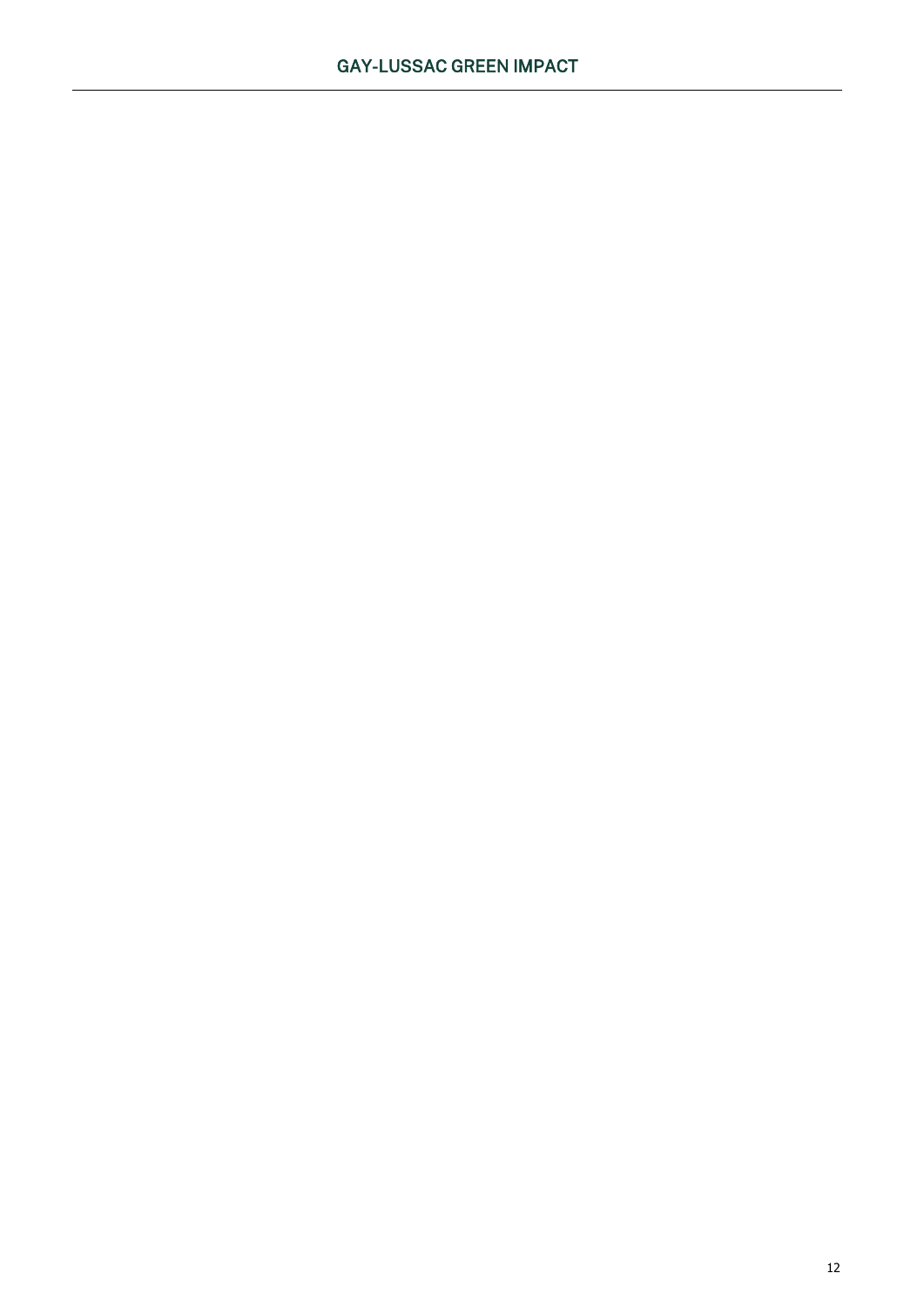## Key environmental risks

| <b>RISKS</b>            | <b>MAIN SUB-RISKS</b>                                                                                                                                                                                                                     | <b>PROBABILITY</b> | <b>HORIZON</b>     | <b>IMPACT</b> |
|-------------------------|-------------------------------------------------------------------------------------------------------------------------------------------------------------------------------------------------------------------------------------------|--------------------|--------------------|---------------|
| <b>Physical Risks</b>   | - Pollution risk<br>- Transition risk related to energy<br>regulations<br>- Risks related to the degradation of<br>water quality<br>- Asbestos risk<br>- Flood risk<br>- Risk of rising waters<br>-Risk of accelerating biodiversity loss | Average            | Medium term        | Moderate      |
| <b>Transition risks</b> | - Transition risk related to energy or<br>climate change regulations                                                                                                                                                                      | Average            | <b>Medium Term</b> | Moderate      |
| Liability risk          | - Risk related to activities presenting<br>a risk of litigation                                                                                                                                                                           | Average            | <b>Medium Term</b> | Moderate      |

#### Key social and poor governance risks

| <b>RISKS</b>            | <b>MAIN SUB-RISKS</b>                                                                                                                                                                                                                                                                                                                                                                                        | <b>PROBABILITY</b> | <b>HORIZON</b> | <b>IMPACT</b> |
|-------------------------|--------------------------------------------------------------------------------------------------------------------------------------------------------------------------------------------------------------------------------------------------------------------------------------------------------------------------------------------------------------------------------------------------------------|--------------------|----------------|---------------|
| Social risks            | - Risk related to the lack of diversity and equal<br>opportunities for all<br>- Risk related to lack of employee participation<br>in decision-making processes<br>- Risk related to lack of continuing education<br>and professional development<br>- Risk related to a non-multigenerational<br>environment<br>- Risk related to a lack of work/life balance<br>- Risk related to pandemics and remote work | Average            | Medium Term    | Moderate      |
| <b>Governance Risks</b> | - Risk related to the governance structure<br>- Risk related to executive compensation<br>- Risk related to regulated agreements<br>- Corruption risk                                                                                                                                                                                                                                                        | Average            | Medium Term    | Moderate      |

### $\blacktriangleright$  Relevant subscribers and profile of the typical investor

- A Share: all subscribers and more particularly natural persons
- I Share: all subscribers and more particularly institutional
- R Share: all subscribers and more particularly natural persons

The mutual fund can be used to support life insurance contracts. The mutual fund is eligible for the Equity Savings Plan (PEA).

The mutual fund is suitable for investors seeking exposure to equity markets and who are aware of the risks associated with market volatility.

The amount that is reasonable to invest in this mutual fund depends on the personal circumstances of each investor. To determine this, it is necessary to consider the personal wealth, the current needs, the recommended duration of this investment but also the desire to take risks because of the volatility inherent in the equity markets.

It is also recommended to diversify your investments sufficiently so as not to expose them only to the risks of a single UCITS.

The units of this UCITS are not and will not be registered in the United States under the U.S. Securities Act. of 1933, as amended ("Securities Act 1933") nor permitted under any applicable law in a U.S. state. Its units shall not be directly or indirectly transferred, offered, or sold in the United States of America (including in its territories or possessions), for the benefit of any national of the United States of America (US Person and similar) as that term is defined by the U.S. Regulation S regulations under the Act of 1933 adopted by the U.S. Securities and Exchange Commission ("SEC"). The mutual fund is not, and will not be, registered under the U.S. Investment Company Act of 1940. Any resale or assignment of shares in the United States of America or to a U.S. Person may constitute a violation of U.S. law.

### Recommended investment duration

More than 5 years.

### Procedures for determining and allocating distributable sums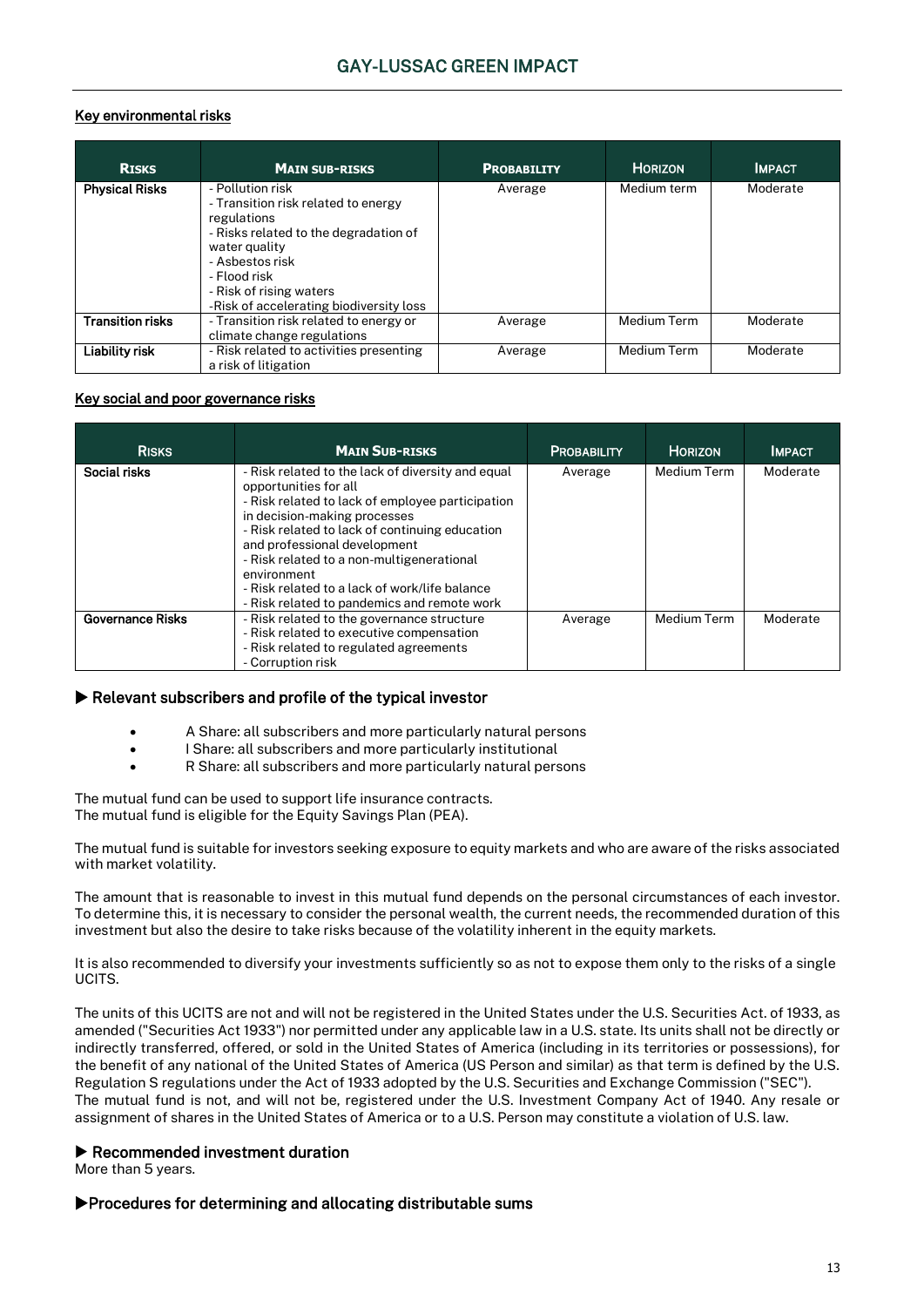| <b>Characteristics</b><br><b>Shares</b> | Allocation of distributable amounts                                                              |
|-----------------------------------------|--------------------------------------------------------------------------------------------------|
|                                         | Full capitalization of net income and realized net capital gains, recognition of accrued coupons |
|                                         | Full capitalization of net income and realized net capital gains, recognition of accrued coupons |
|                                         | Full capitalization of net income and realized net capital gains, recognition of accrued coupons |

## $\blacktriangleright$  Characteristics of the shares

(Denomination currencies, splitting, etc.)

The units are denominated in Euro.

A shares may be divided into thousandths of a share.

I shares may be divided into one hundred-thousandth of a share.

R shares may be split into thousandths of a share.

## **Ferms of subscription and redemption**

| <b>Characteristics</b><br><b>Shares</b> | Original net asset value | Minimum amount of the first<br>subscription | Minimum amount of<br>subsequent subscriptions |
|-----------------------------------------|--------------------------|---------------------------------------------|-----------------------------------------------|
| A                                       | 150€                     | share                                       | N/A                                           |
|                                         | 100.000€                 | 1 Share                                     | 1 Share                                       |
|                                         | 150€                     | 100.000€                                    | N/A                                           |

### Orders are executed in accordance with the table below:

| D                                                           | D                                                         | $D = day$ on<br>which the net<br>asset value is<br>established | D+1 worked                           | $D + 5$ worked<br>maximum   | $D + 5$ worked<br>maximum |
|-------------------------------------------------------------|-----------------------------------------------------------|----------------------------------------------------------------|--------------------------------------|-----------------------------|---------------------------|
| Centralization<br>before 12:00 of<br>subscription<br>orders | Centralization<br>before 12:00 of<br>redemption<br>orders | Execution of<br>the order at<br>the latest in<br>D             | Publication of<br>net asset<br>value | Payment of<br>subscriptions | Settlement of<br>buybacks |

Subscription and redemption requests are centralized each trading day before 12 noon by the depositary:

Société Générale 32, rue du Champ de Tir 44000 Nantes

and are executed, at an unknown price, on the basis of the next net asset value calculated on the closing prices of the day.

The net asset value is calculated daily with the exception of public holidays in France and the closing days of the Paris Stock Exchange (official calendar: EURONEXT).

If the net asset value of 31 December, corresponding to the end of the financial year, is a legal holiday in France or a Saturday or Sunday then it can in no way serve as a support for subscriptions or redemptions.

Pursuant to Article L. 214-8-7 of the Financial and Financial Act, the repurchase of shares, as well as the issue of new shares, may be temporarily suspended by the management company, when exceptional circumstances so require and if the interest of the holders so requires.

The net asset value is available from the management company or on the websit[e www.gaylussacgestion.com.](http://www.gaylussacgestion.com/)

### $\blacktriangleright$  Procedures for moving from one class of shares to another

Requests to move from one class of shares to another are centralized each trading day in Paris before 12 noon by the depositary. The exchange is carried out on the basis of the next calculated net asset value. Any breaks will either be paid in cash or completed for the subscription of an additional share. The change from one class of shares to another is treated as a transfer subject to taxation in respect of capital gains.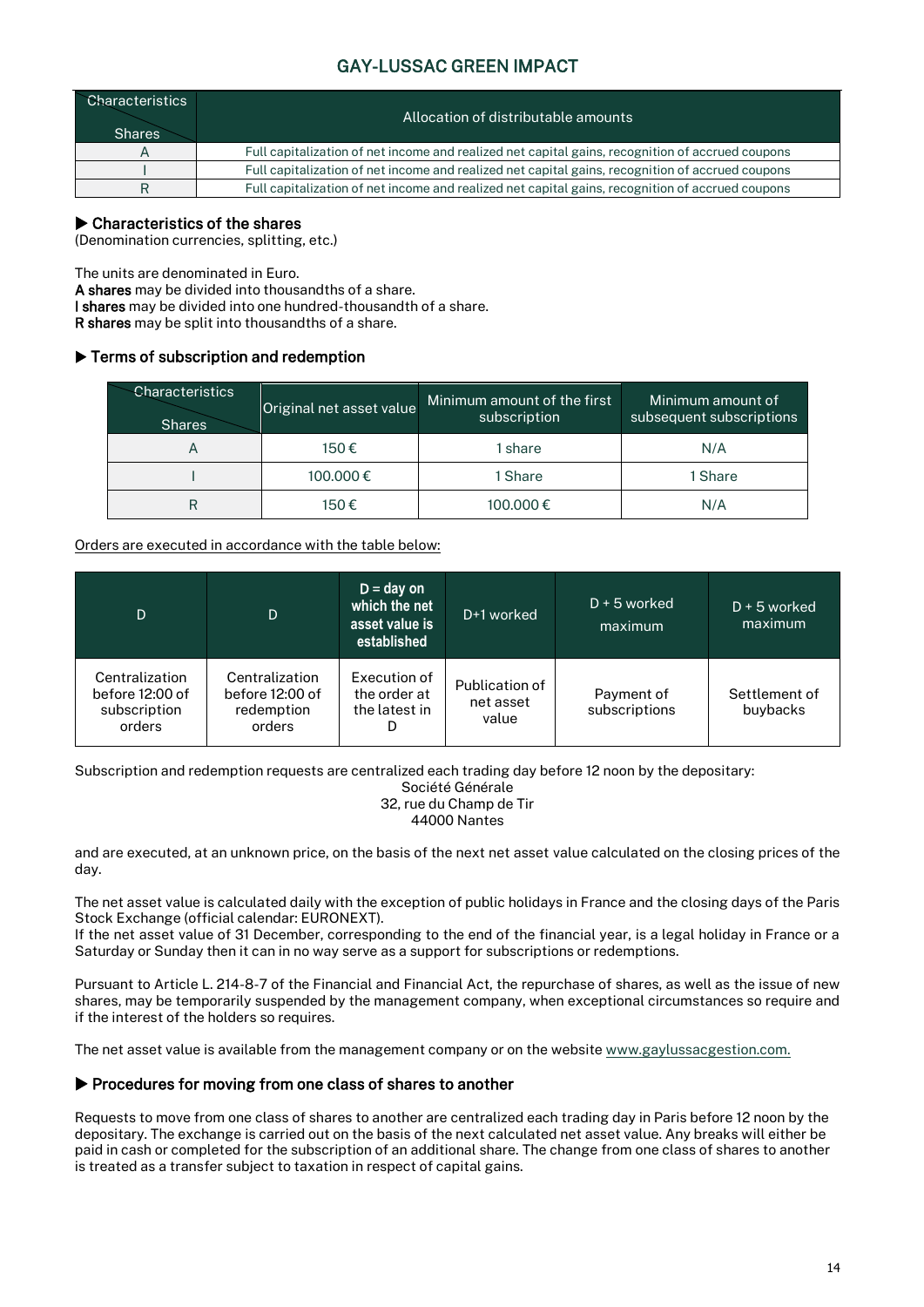## ▶ Fees and Commissions

#### Subscription and redemption commissions

Subscription and redemption commissions increase the subscription price paid by the investor or decrease the redemption price. The commissions acquired from the UCITS shall be used to offset the costs incurred by the UCITS in investing or divesting the entrusted assets. The commissions not acquired go to the management company, the marketer, etc.

The commissions applied to the UCITS will be identical for units A and I and R.

| Costs to be borne by the investor, levied at<br>the time of subscriptions and redemptions | <b>Base</b>                                 |                       | Rate scale            |                       |
|-------------------------------------------------------------------------------------------|---------------------------------------------|-----------------------|-----------------------|-----------------------|
| Subscription fee not acquired to the<br><b>UCITS</b>                                      | Net asset value $\times$<br>number of units | A share<br>2% maximum | I share<br>2% maximum | R share<br>2% maximum |
| Subscription fee acquired from the UCITS                                                  | N/A                                         |                       | N/A                   |                       |
| Redemption fee not paid to the UCITS                                                      | N/A                                         |                       | N/A                   |                       |
| Redemption fee payable to the Fund                                                        | N/A                                         |                       | N/A                   |                       |

Contributions of securities are admissible insofar as they correspond to the management policy defined by the management company. They are admitted with subscription commission.

#### Operating and management costs

These fees cover all fees invoiced directly to the UCITS, except for transaction fees.

Transaction fees include intermediation fees (brokerages, stock exchange taxes, etc.) and the movement commission, if any, which may be collected in particular by the depositary and the management company.

In addition to operating and management costs, the following may be added:

- Outperformance fees. These remunerate the management company once the UCITS has exceeded its  $\mathbf{Q}$ objectives. They are therefore invoiced to the UCITS.
- $\dot{\theta}$ Movement fees charged to the UCITS.
- $\dot{\theta}$ A share of the income from the temporary acquisition and disposal of securities.

| Fees charged to the UCITS                                                                                                                                                                                                                                                                                                                                              | <b>Assiette</b>                     | Rate Scale (1)                                                                                                                                                   |                                          |                                          |  |
|------------------------------------------------------------------------------------------------------------------------------------------------------------------------------------------------------------------------------------------------------------------------------------------------------------------------------------------------------------------------|-------------------------------------|------------------------------------------------------------------------------------------------------------------------------------------------------------------|------------------------------------------|------------------------------------------|--|
| Financial management fees<br>and administrative costs<br>external to the management<br>company                                                                                                                                                                                                                                                                         | Net assets                          | A share<br>2,316% tax incl.<br>maximum                                                                                                                           | l share<br>$0.96\%$ tax incl.<br>maximum | R share<br>$1,40\%$ tax incl.<br>maximum |  |
| Maximum indirect costs                                                                                                                                                                                                                                                                                                                                                 | Net assets                          | Not significant (*)                                                                                                                                              |                                          |                                          |  |
| <b>Motion Commissions</b>                                                                                                                                                                                                                                                                                                                                              | Direct debit on each<br>transaction | No movement commission is received by the management<br>company (2)<br>A lump sum of 0 to 18 $\epsilon$ depending on the place is collected by<br>the depositary |                                          |                                          |  |
| 20% including VAT of the performance of the mutual fund<br>compared to the Stoxx Europe 600 Total Return Index, only in<br>Commission de<br>the event of an appreciation of the net asset value over the<br>Net assets<br>surperformance<br>crystallization period and in compliance with the "high water<br>mark" principle over the last three financial years ended |                                     |                                                                                                                                                                  |                                          |                                          |  |

(\*) Not significant, the UCIs held in the portfolio being less than 20%.

(1) The management company denounced the option to VAT on 01/10/2015 in application of Article L-260 B of the General Tax Code.

(2) Movement commissions received by the management company are stopped from 01/01/2021

Exceptional and non-recurring costs for the recovery of debts or a procedure to assert a right, contributions due for the management of the UCITS pursuant to (d) of 3 ° of II of Article L.621-5-3 of the Monetary and Financial Code, taxes, taxes, fees, and government duties (in relation to the UCITS) exceptional and non-recurring, are out of scope of the blocks of fees mentioned above.

The information relating to these costs shall also be described ex post in the UCITS' annual report.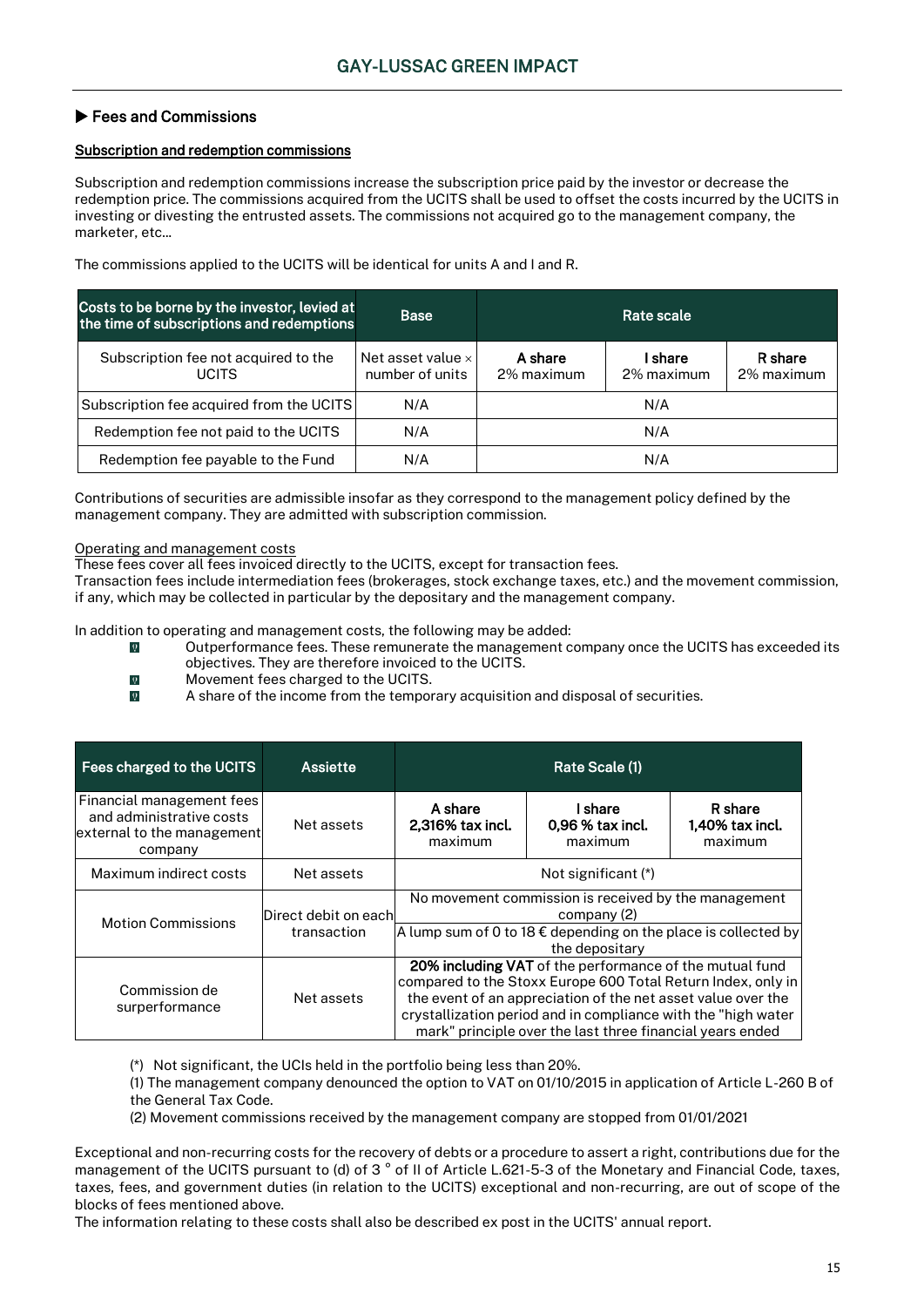#### How to calculate the outperformance fee (CSP)

The methods of calculating the outperformance fee for units A, I and R are as follows: 20% including VAT of the annual performance of the mutual fund beyond that of its reference indicator, the Stoxx Europe 600 Total Return.

It is only due if the performance of the share is positive and higher than the "High water Mark".<sup>7</sup>

Outperformance fees are calculated on each date of calculation of the net asset value and provisioned in order to be deducted from the asset to obtain the net asset value of the units of the mutual fund.

The crystallization period (frequency with which the provisions of the CSP are acquired and payable to the Management Company) of this commission is the accounting year.

The outperformance fee is set up on 01/12/2020. The first crystallization period will end on the last trading day of December 2021.

This outperformance fee is provisioned for each calculation of the net asset value and is directly charged to the profit and loss account of the mutual fund.

In the event of a share buyback during the crystallization period, the outperformance fee is acquired by the management company.

It is definitively acquired by the management company at the end of the accounting year of the mutual fund. "High water mark" <sup>8</sup> model: Outperformance commission model under which this commission can only be deducted when a new ceiling threshold (known as a "high-water mark") has been reached during the performance reference period.

As a result, outperformance fee calculations have parameters specific to each share category.

#### High Water Mark Reference Period

(Time horizon over which performance is measured and compared to the benchmark and at the end of which the mechanism for compensating for past underperformance – or negative performance – may be restarted): at the end of 5 years without recognition of outperformance, the level of the net asset reference value is automatically reset, and a new reference period of 5 years begins. If another year of underperformance has taken place within this first period of 5 years and it has not been made up at the end of this first period, a new period of 5 years maximum opens from this new year in underperformance.

#### Research fees

Research costs within the meaning of Article 314-21 of the AMF General Regulation may be invoiced to the UCITS when these fees are not paid from the management company's own resources.

#### Procedure for choosing intermediaries

The choice of intermediaries is made on the basis of their particular competence in the field of equities, as well as because of the quality of their research, the execution of orders, participation in private placements and IPOs, their ability to organize meetings with companies and to deal with blocks on securities.

## IV**.** Integrating sustainability risks into the investment process

#### Consideration of sustainability risks

A sustainability risk is an environmental, social or governance event or situation that, if it occurs, could have an actual or potential adverse effect on the value of the investment. Sustainability factors include environmental, social and personnel issues, respect for human rights and the fight against corruption and bribery.

In their sustainable development risk policy, made public in accordance with Article 3 of the Regulation of the European Parliament and of the Council on the disclosure of information on sustainable investments and sustainability risks and amending Directive (EU) 2016/2341, French management companies include information on risks related to climate change as well as on risks related to biodiversity.

#### Consideration of Negative Impacts on Sustainability (Main Adverse Impact - PAI)

Negative sustainability impacts refer to the negative impacts of investment decisions on sustainability factors such as the environment, social issues, respect for human rights and the fight against corruption.

The mutual fund Gay-Lussac Green Impact considers the main negative impacts ("PAI") with a comprehensive SRI strategy consisting of:

• An approach to extra-financial criteria in ESG "rating improvement" from the investment universe.

<sup>8</sup>ESMA (European Securities and Markets Authority) definition, "Orientations on performance commissions in undertakings for collective investment in transferable securities and certain types of alternative investment funds" page 6 (05/11/2020)

<sup>7</sup>HWM for "high-water *mark":* highest NAV per share or per share. Definition of ESMA (European Securities and Markets Authority), "Guidance on performance commissions in undertakings for collective investment in transferable securities and certain types of alternative investment funds" page 7 (05/11/2020)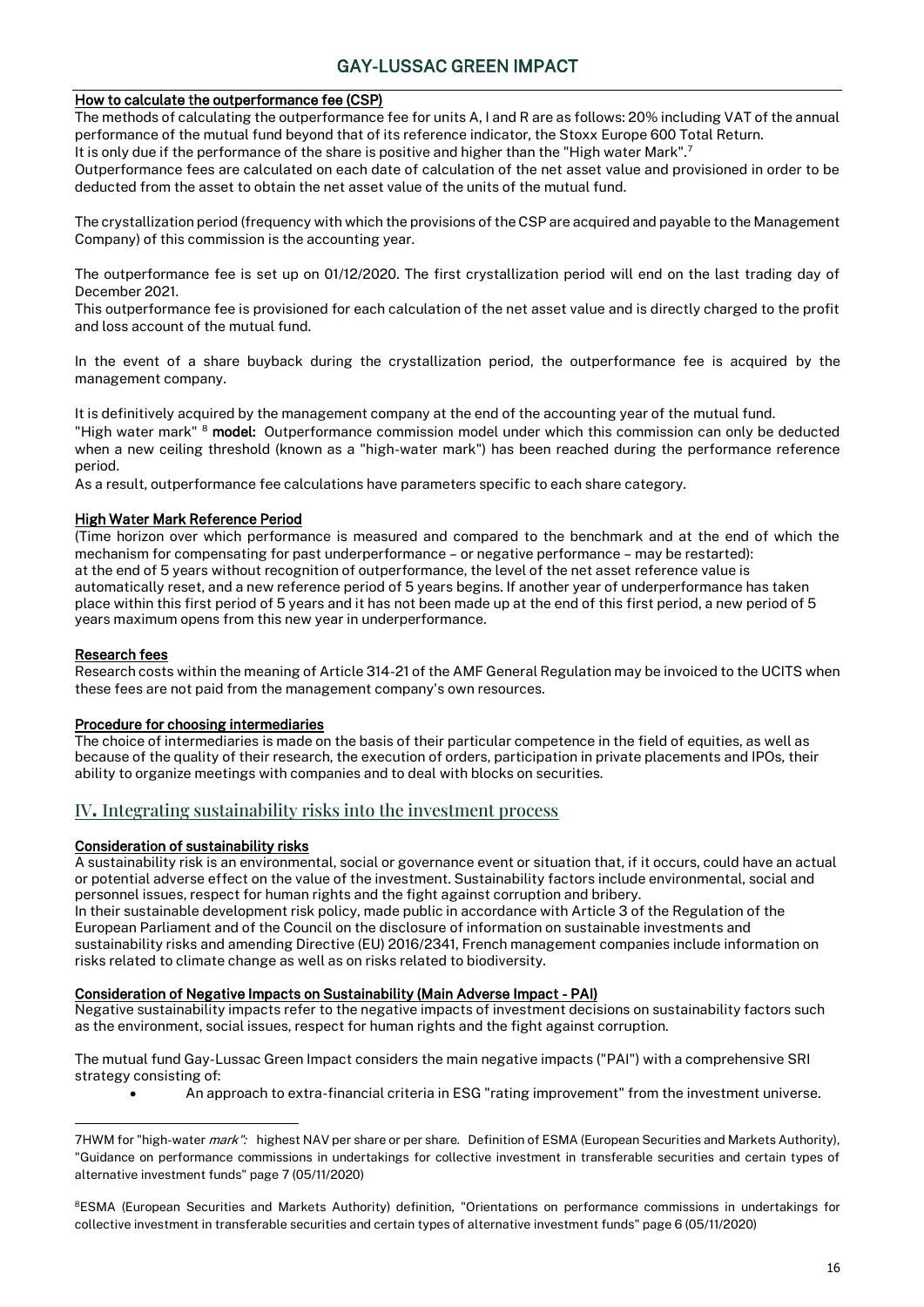- A politic of sectoral and normative exclusion.
- A follow-up of the controversies of the issuing companies.

The measurement of negative impacts in terms of sustainability factors for the mutual fund Gay-Lussac Green Impact is also done using environmental impact measurement indicators:

- Measurement of carbon intensity.
- Two indicators to measure alignment with Objective 2° of the Paris Climate Agreement.
- Measurement of alignment with European taxonomy.

#### Taking into account extra-financial criteria

The consideration of sustainability risks in the investment process as well as responsible investment are based on the use and analysis of extra-financial criteria.

Gay-Lussac Gestion has implemented a Best in Universe approach to ESG criteria in "rating improvement" excluding 20% of the values from the universe of the lowest rated references.

The [ESG rating system](https://www.msci.com/documents/1296102/21901542/MSCI+ESG+Ratings+Methodology+-+Exec+Summary+Nov+2020.pdf) is that of MSCI ESG and takes into account the extra-financial Environmental, Social and Governance criteria. The weighting of each criterion is based on the sectoral materiality of each company. The table below details the issues taken into account in the extra-financial analysis applied by MSCI.

| 3 Pillars          | 10 Themes                        | <b>35 ESG Key Issues</b>                                                |                                                                                |  |  |
|--------------------|----------------------------------|-------------------------------------------------------------------------|--------------------------------------------------------------------------------|--|--|
| <b>Environment</b> | <b>Climate Change</b>            | Carbon Emissions<br>Product Carbon Footprint                            | Financing Environmental<br>Impact<br>Climate Change Vulnerability              |  |  |
|                    | <b>Natural Capital</b>           | <b>Water Stress</b><br>Biodiversity & Land Use                          | Raw Material Sourcing                                                          |  |  |
|                    | <b>Pollution &amp; Waste</b>     | <b>Toxic Emissions &amp; Waste</b><br>Packaging Material & Waste        | <b>Electronic Waste</b>                                                        |  |  |
|                    | Environmental<br>Opportunities   | Opportunities in Clean Tech<br>Opportunities in Green<br>Building       | Opportunities in Renewable<br>Energy                                           |  |  |
| Social             | <b>Human Capital</b>             | Labor Management<br>Health & Safety                                     | Human Capital Development<br>Supply Chain Labor<br><b>Standards</b>            |  |  |
|                    | <b>Product Liability</b>         | Product Safety & Quality<br>Chemical Safety<br>Financial Product Safety | Privacy & Data Security<br>Responsible Investment<br>Health & Demographic Risk |  |  |
|                    | Stakeholder<br><b>Opposition</b> | Controversial Sourcing<br><b>Community Relations</b>                    |                                                                                |  |  |
|                    | <b>Social Opportunities</b>      | Access to Communications<br>Access to Finance                           | Access to Health Care<br>Opportunities in Nutrition &<br>Health                |  |  |
| Governance*        | <b>Corporate Governance</b>      | Ownership & Control<br>Board                                            | Pay<br>Accounting                                                              |  |  |
|                    | <b>Corporate Behavior</b>        | <b>Business Ethics</b><br>Tax Transparency                              |                                                                                |  |  |

#### **Figure 1 MSCI ESG Key Issue Hierarchy**

\* The Governance Pillar carries weight in the ESG Rating model for all companies.

#### Source : https://www.msci.com/documents/1296102/21901542/MSCI+ESG+Ratings+Methodology+-+Exec+Summary+Nov+2020.pdf

The issuers' ESG ratings are then weighted to give a total ESG rating of the portfolio. The distribution of ESG ratings out of 10 within the portfolio is then sorted by grade ranging from AAA to B according to this scale:

- $\bullet$  AAA > 8.5
- $AA > 7,5$
- $A > 6.5$
- BBB > 5,5
- $\bullet$  BB > 4.5
- $B < 4.5$

The ESG score obtained by the mutual fund is compared with the ESG score of the benchmark index, the STOXX Europe 600 NR, the objective being to have a better ESG score than this one. The calculation of the ESG score of the benchmark is done in the same way as that of the mutual fund, based on the analysis provided by the MSCI ESG provider.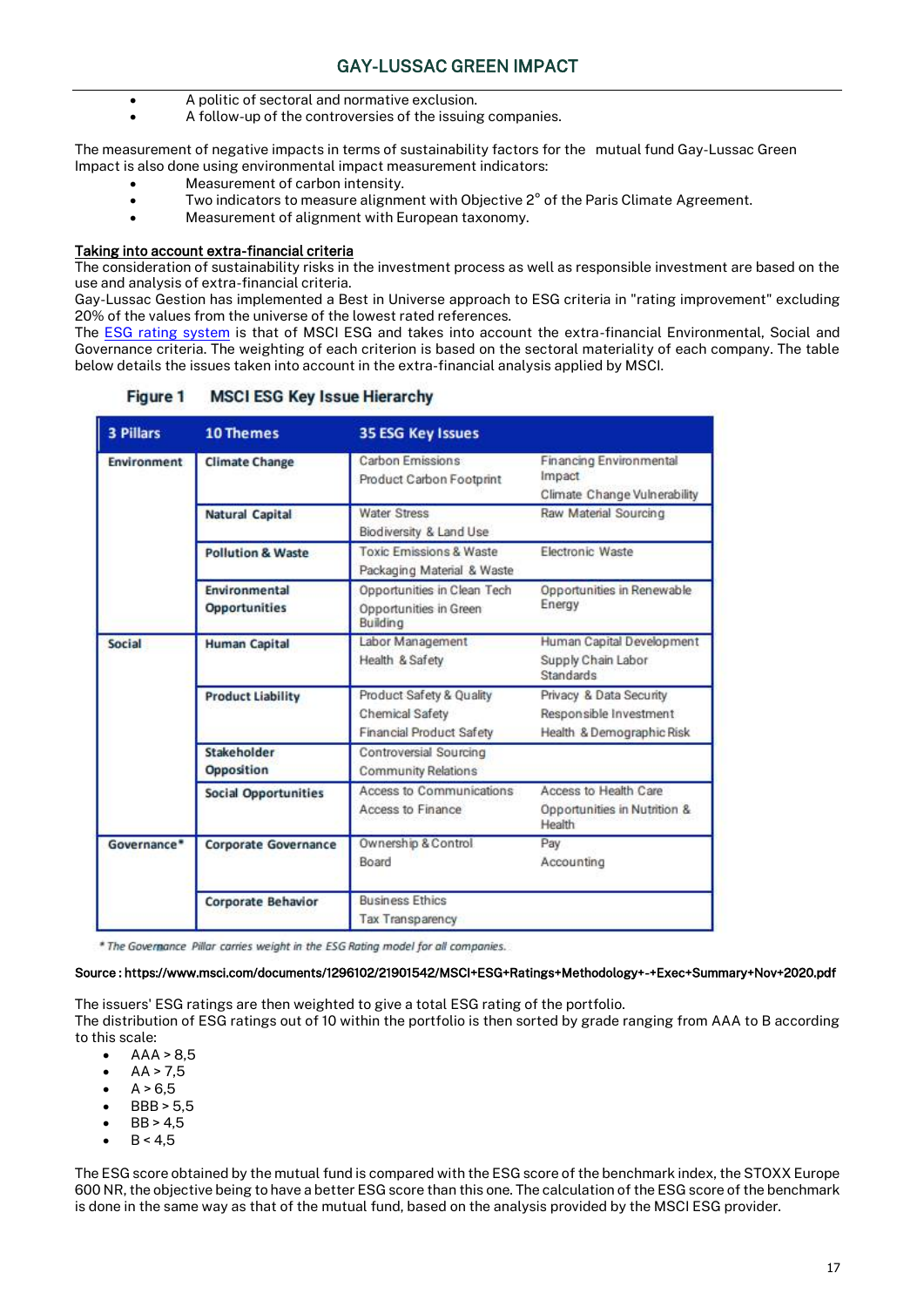The objective of the extra-financial analysis is to cover all companies from the benchmark; however this objective has its limits since the MSCI ESG analysis does not necessarily cover all companies. The ESG rating strategy aims to cover at least 90% of the investment universe.

These extra-financial data are available in the monthly financial reports as well as in the semi-annual extra-financial reports of the mutual fund.

#### Integration of sustainable investment themes

The mutual fund Gay-Lussac Gestion Green Impact focuses on investing in sustainable themes such as sustainable innovation, renewable energies, energy efficiency, the circular economy, and the energy transition.

The percentage of alignment of revenue with the "sustainable" activities of each issuing company is calculated according to [MSCI's impact methodology,](https://www.msci.com/eqb/methodology/meth_docs/MSCI_ACWI_Sustainable_Impact_Index_Feb2021.pdf)<sup>11</sup>in particular focused on un SDGs<sup>12</sup> and the regulatory framework of the European taxonomy.

Gay-Lussac Gestion defines three types of issuers, defined according to the weight of sustainable activities in their turnover:

- 1. High green intensity (Type 1): more than 50% of turnover is generated by activities contributing directly or indirectly to sustainable growth.
- 2. Moderate green intensity (Type 2): between 10% and 50% of turnover is generated by activities contributing directly or indirectly to sustainable growth.
- 3. Low green intensity (Type 3): less than 10% of turnover is generated by activities that contribute directly or indirectly to sustainable growth.

In order to apply a sustainable investment strategy within the meaning of Article 9 of the Disclosure Regulation / SFDR, the Gay-Lussac Green Impact mutual fund has set itself allocation thresholds to be respected for each type of issuer:

- Type 1 issuers represent a minimum of 25% of the portfolio.
- Type 3 issuers represent a maximum of 20% of the portfolio (this is the diversification pocket).
- Type 2 issuers occupy the rest of the allocation.

#### Application of a sectoral exclusion policy

Sectoral exclusion consists in excluding undertakings deriving a share of their turnover, considered significant and quantified below, from activities deemed harmful to society. The mutual fund Gay-Lussac Green Impact has implemented a strict exclusion policy for the following sectors:

- Companies producing or marketing chemical weapons, biological weapons, and depleted uranium weapons.
- Companies involved in the manufacture, stockpiling or services for anti-personnel mines and cluster munitions, in accordance with the Ottawa and Oslo Conventions.
- Companies in tobacco production: Gay-Lussac Gestion undertakes not to invest in companies with a percentage of income equal to or greater than 10% of their turnover in tobacco production.
- Companies in the production of recreational cannabis.
- Undertakings carrying out coal-related activities.
- Activities related to pornography.
- Companies going against the 10 principles of the UN Global Compact.
- Gambling-related businesses.
- Exploration and production and exploitation of fossil fuels (>5% of turnover).
- Companies that distribute, transport, and produce equipment and services, insofar as more than 33% (inclusive) of their turnover is generated by customers in the exploration, production, and exploitation of fossil fuels sector.
- Companies that earn more than 33% (inclusive) of their turnover in one of the following activities:
	- Storage and landfill centers without GHG capture
		- Incineration without energy recovery.
		- Energy efficiency for non-renewable energy sources and energy savings related to the optimization of the extraction, transmission, and production of electricity from fossil fuels;
		- Logging, unless it is managed sustainably.
	- Agriculture on peatlands.
	- The production of electricity/heat from non-renewable energy sources, or providing dedicated equipment or services for this purpose, unless:
		- These companies have set themselves a target well below 2°C or 1.5°C or have a SBTi commitment "Business Ambition for 1.5°C».
		- Their carbon intensity meets the following annual thresholds:

|                     | റററ<br>∠∪∠∪ | 2001<br>CUZ. | 0000<br>2022    | ה המ<br>2023 | 2024 | 2025 |
|---------------------|-------------|--------------|-----------------|--------------|------|------|
| :/kWh<br>Max.<br>σl | 108<br>4    | 393          | $\sim$<br>4 / ں | 354          | 335  | 315  |

<sup>11</sup>The MSCI impact methodology refers to the definition of the sustainability of each actor according to the activities engaged in its turnover according to the analysis of MSCI. This methodology is different from the ESG rating methodology which gives an ESG rating by considering the Environmental, Social and Governance factors of each actor according to its sector. <sup>12</sup> "UN SDGs" refers to the United Nations Sustainable Development Goals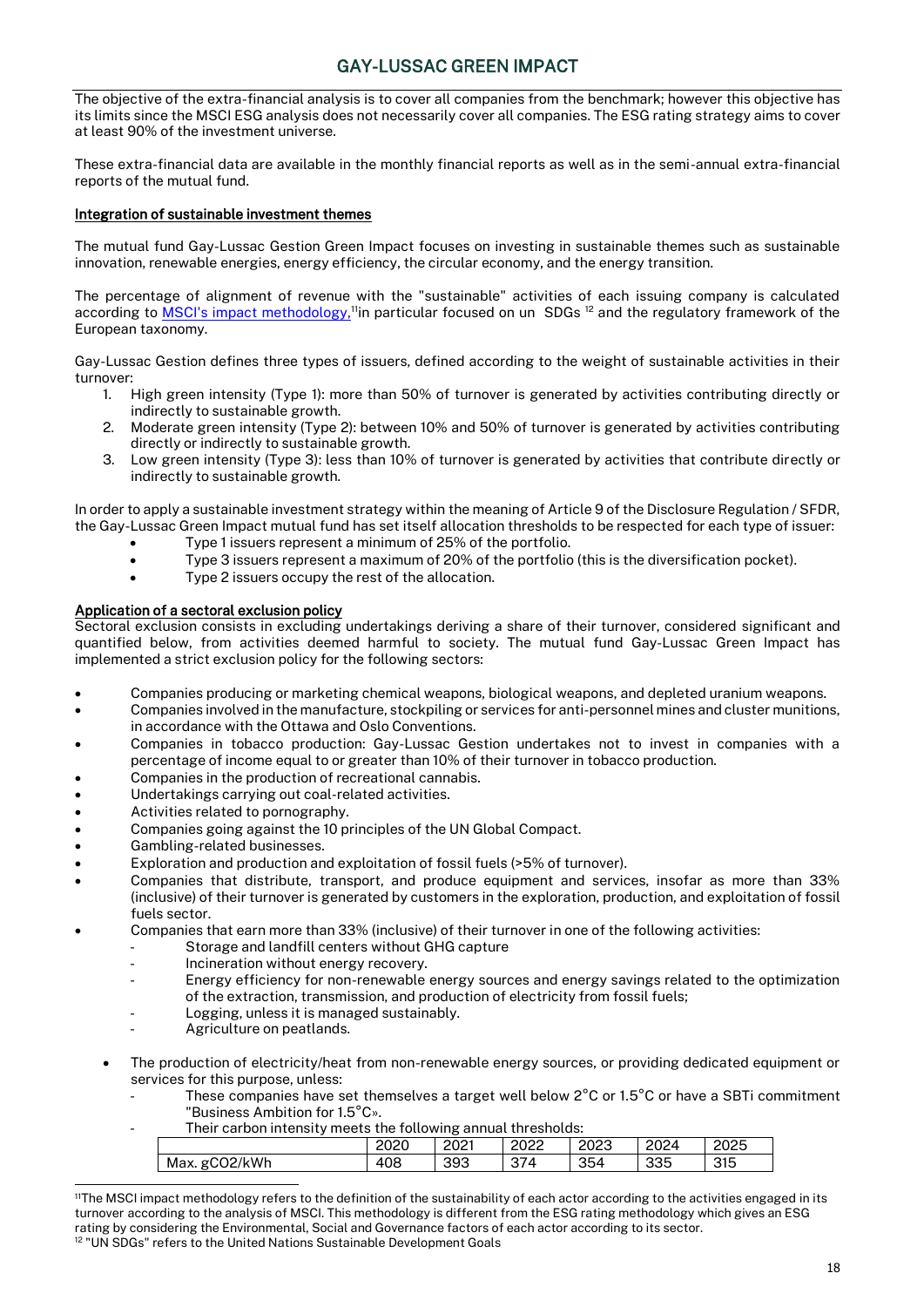#### Follow-up of controversies

An ESG controversy can be defined as an existing incident or situation that a company faces because of allegations of negative behavior towards various parties (employees, communities, environment, shareholders, the company at large), through bad practices related to several ESG indicators.

The Controversy Note is also a warning measure of the reputational and operational risks to which companies are exposed when they directly or indirectly contravene the 10 principles of the United Nations Global Compact in the field of human rights, international labor standards, the environment, and the fight against corruption. A very severe controversy can lead to heavy financial penalties.

The objective of ESG controversy analysis is to assess the severity of the negative impact of each event or situation on the investment.

Thus, in this way, the analysis of ESG controversies among issuers constitutes a qualitative filter in Gay-Lussac Gestion's responsible investment policy, applied to the investment strategy of the Gay-Lussac Green Impact mutual fund.

Gay-Lussac Gestion has chosen to keep an eye on certain means for controversy among the issuing companies so that the mutual fund respects the minimum guarantees:

•Companies identified as being involved in child labor.

•Companies identified as being involved in the non-respect of human rights.

•Companies identified as being involved in the degradation of environmental performance.

•Companies identified as being involved in corruption-related controversies.

Gay-Lussac Gestion has set up an alert threshold on:

•Values that have had a recent controversy and are considered "very severe" according to [MSCI's controversy tracking](https://www.msci.com/documents/1296102/14524248/MSCI+ESG+Research+Controversies+Executive+Summary+Methodology+-++July+2020.pdf)  [methodology;](https://www.msci.com/documents/1296102/14524248/MSCI+ESG+Research+Controversies+Executive+Summary+Methodology+-++July+2020.pdf)<sup>13</sup>

If the alert threshold is exceeded, the following can be studied:

-Structural or punctual nature of the controversy.

-Measures put in place by the company to remedy the controversy.

-Further monitoring of the company and its public statements vis-à-vis the controversy.

The measures taken may go as far as the sale of all or part of the line concerned, depending on market conditions, or may lead to a strict exclusion of value during the in-depth analysis phase of the line.

#### Indicators for measuring the environmental impact of the mutual fund

#### 1) Calculation of the carbon intensity of the mutual fund

In accordance with a desire to measure the environmental impact of funds as part of an "Article 9" strategy according to the European Regulation (EU) 2019/2088 called Sustainable Finance Disclosure Regulation (SFDR), the mutual fund Gay-Lussac Green Impact measures the effective contribution of its investments to the energy and ecological transition, in terms of climate change.

To do this, Gay-Lussac Gestion calculates the carbon intensity of the portfolio, which thus measures the greenhouse gas emissions of investments, based on the methodology recommended by ADEME and by the regulatory technical standards (RTS) of the PAI (Principle Adverse Impact) of the SFDR regulation.<sup>14</sup>

Carbon intensity is a static indicator that does not reflect the dynamics of energy transition strategies put in place by companies.

Carbon intensity of a company (tons of CO2 / M€ of turnover) = (Scope 1 + Scope 2) / Million euros of turnover

- Scope 1: Greenhouse gas emissions generated by the combustion of fossil fuels and production processes owned or controlled by the company
	- Scope 2: Indirect greenhouse gas emissions related to the company's energy consumption

Total carbon intensity of the portfolio =

$$
\frac{\sum_{i} \frac{I_i}{\text{CB}_i} * E_i}{\sum_{i} \frac{I_i}{\text{CB}_i} * CA_i} * 1000000
$$

14ADEME : Agence de la transition écologique

<sup>&</sup>lt;sup>13</sup>The MSCI Controversies Tracking methodology is a different methodology from the MSCI ESG rating methodology and also different from the MSCI impact methodology. This methodology makes it possible to monitor the controversies of each actor and to classify them in order of severity and impact. This methodology is [available attached.](https://www.msci.com/documents/1296102/14524248/MSCI+ESG+Research+Controversies+Executive+Summary+Methodology+-++July+2020.pdf)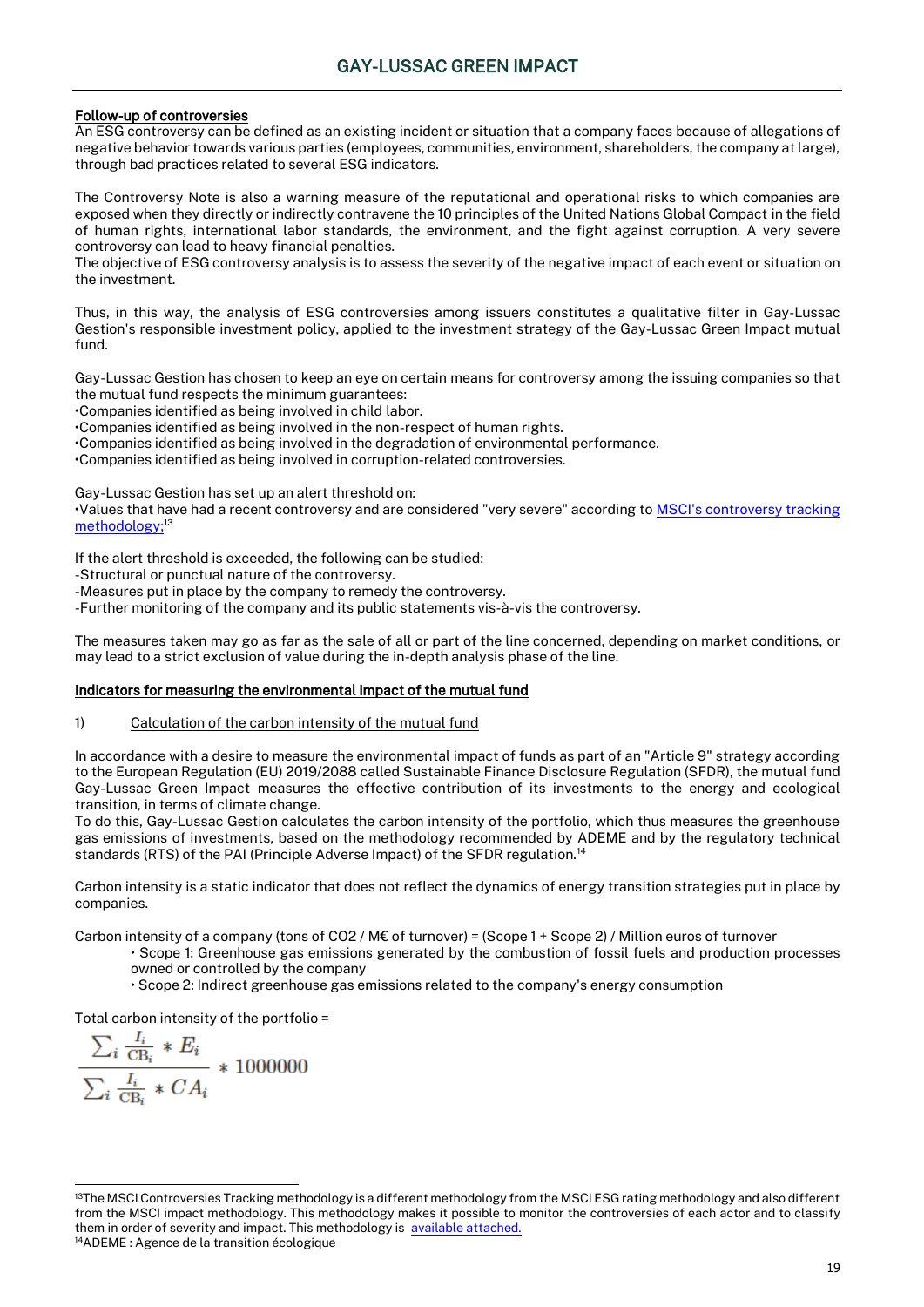Portfolio weighted carbon intensity (mandatory IAP n°3 of the RTS SFDR) =

 $\sum_i \frac{I_i}{VP} * \frac{E_i}{CA_i}$ 

- $\cdot$  Ii = Value of the issuer's investment
- $\cdot$  Cbi = Market capitalization of the issuer
- CAi = Annual turnover of the issuer
- Ei = total emissions from the transmitter
- VP = Portfolio Valuation (∑ of the market values of the positions held)

Weighted carbon intensity measures the portfolio's exposure to the most carbon-intensive firms by disregarding firm size. Gay-Lussac Gestion calculates the carbon intensity weighted by the asset value of each position in the mutual fund.

In addition, this score is compared with the score of the mutual fund benchmark, the STOXX Europe 600 NR. Thus, the publication of this indicator can be found on the monthly extra-financial reporting.

The calculation of the carbon intensity of the benchmark is done using in-house research by the team of extra-financial analysts and providers of raw extra-financial data such as Bloomberg and MSCI ESG.

Gay-Lussac Gestion compares these carbon indicators monthly, so as to be able to highlight the evolution of the results and the mitigation of the environmental impact of the mutual fund.

There is currently no sustainable benchmark for this environmental impact measurement indicator.

The number of companies covered by the benchmark analysis aims to be as high as possible, however this target has its limitations as not all issuers share their extra-financial data and ESG data providers do not have full coverage of issuers.

#### 2) Indicator of alignment with the Paris Climate Agreement

The mutual fund Gay-Lussac Green Impact aims to be transparent about its alignment with the 2015 Paris Agreements and the -2°C target.

To do this, an alignment indicator of portfolio positions has been set up, calculating the percentage of companies that have submitted a scenario respecting the 2°C alignment trajectory of the Paris Agreement.

This information is available through the Science Based Targets (SBT) initiative, which allows companies to define and submit their greenhouse gas reduction targets (Scopes 1 and 2 + Scope 3 if it represents more than 40% of emissions) in order to align with the Paris Climate Agreement.

More than 900 companies around the world have already submitted their scenarios to the SBT. The list is available on the https://sciencebasedtargets.org/companies-taking-action website.

This score is compared with the score of the benchmark, the STOXX 600NR. The publication of this indicator can be found on the monthly extra-financial reporting.

#### 3) Low-carbon indicator of the mutual fund

A low-carbon indicator of the portfolio has been set up, calculating the share of GWh (Gigawatt-hour) in the energy mix of each emitter from green energy, renewable or alternative sources. The percentage of carbon-free energy of each emitter makes it possible to calculate the decarbonized percentage of the mutual fund according to the allocation of each asset.

The portfolio aims to be transparent about its percentage of Gigawatt-hour decarbonized (from renewable, green, or alternative energies) in order to highlight the impact of the mutual fund compared to a scenario -2°C by 2050, which is 66%. This sustainable benchmark of 66% is the result of the study "Global Energy Transformation: A Roadmap to 2050" of the IRENA agency (International Renewable Energy Agency) and was considered in order to bring consistency, direction and transparency to the calculation methodology applied by Gay-Lussac Gestion.

#### 4) Alignment of the mutual fund with the European Taxonomy

The "green share" of the portfolio corresponds to the percentage of the annual turnover of companies eligible for the European Green Taxonomy.

3 types of activities are identified as well as 6 main environmental objectives. An activity is then defined as green if it contributes substantially to one of these 6 objectives without significantly harming another of the objectives, and when it complies with minimum social guarantees and selection criteria.

#### 3 types of activities identified:

- 1. Low-carbon activities, already compatible with a carbon-neutral economy in 2050
- 2. Transition activities contributing to a carbon-neutral economy in 2050
- 3. Activities that make carbon neutrality possible with strong GHG reductions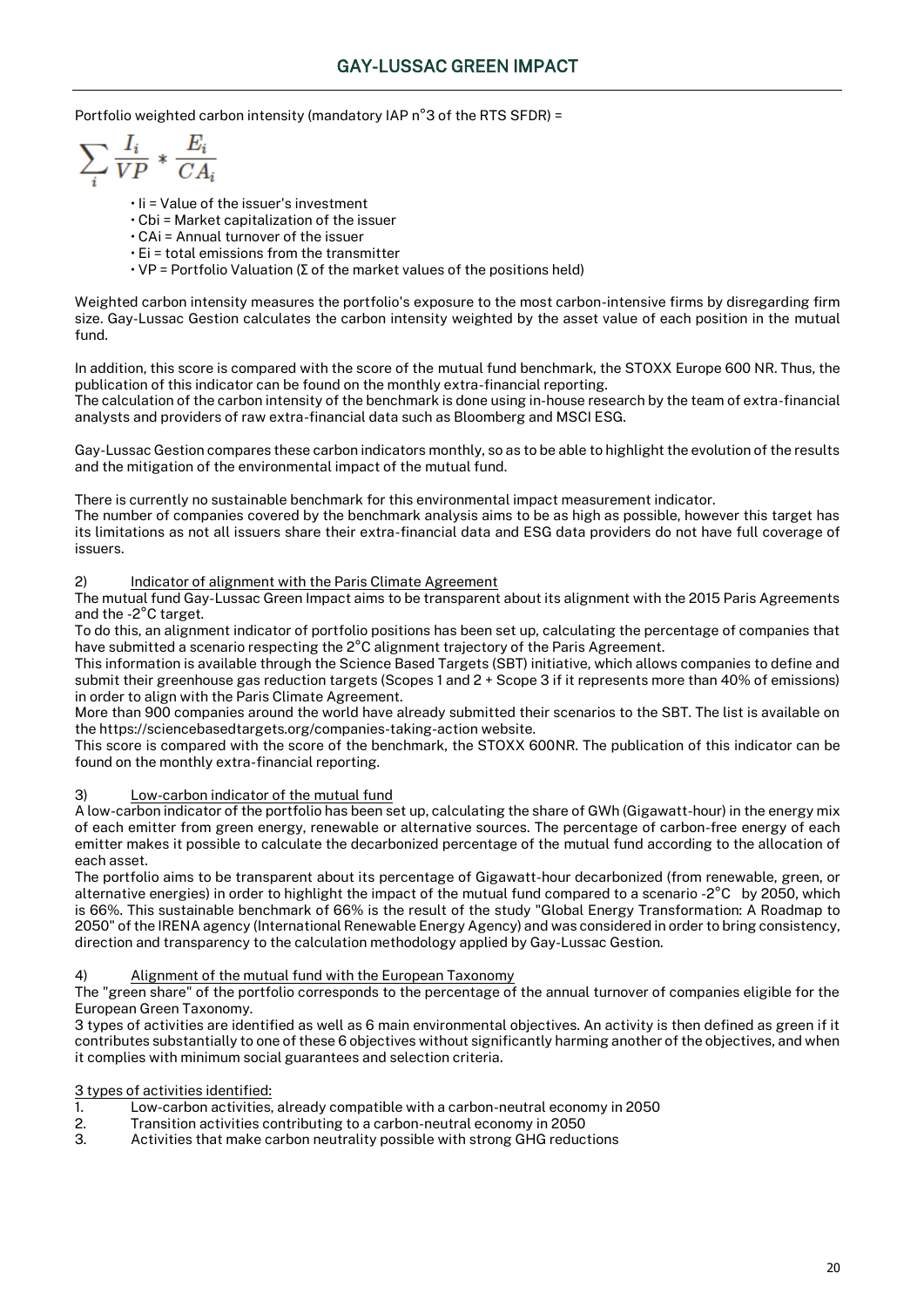6 main environmental objectives:

- 1. Climate change mitigation
- 1. Adaptation to climate change
- 1. Pollution control (prevention and control)
- 2. Sustainable use of water and marine resources protection<br>3. Transition to a circular economy, waste prevention & recyc
- Transition to a circular economy, waste prevention & recycling
- 4. Protecting healthy ecosystems

The calculation of this alignment to the European taxonomy is applied to the Gay-Lussac Green Impact mutual fund with data available from different external providers, such as Bloomberg and MSCI ESG, to be transparent about the impact of the mutual fund.

In this way, these providers share the percentage of alignment with the taxonomy of each issuing company in which the mutual fund is invested or plans to invest. The percentage of overall alignment of the mutual fund is calculated in a weighted manner, i.e., according to the allocation of each portfolio position.

Since the allocation is not fixed in time, the overall percentage of alignment of the mutual fund varies monthly. This percentage of alignment is compared with that of the benchmark, the STOXX 600 NR. Thus, the publication of this indicator can be found on the monthly extra-financial reporting.

## V. Commercial information

Requests for information, documents relating to the mutual fund and its net asset value can be obtained directly from the management company or from its website:

#### Gay-Lussac Gestion

45, avenue George V 75008 Paris Phone : 01.45.61.64.90

#### Websit[e www.gaylussacgestion.com](http://www.gaylussacgestion.com/)

Subscription and redemption requests relating to the mutual fund are centralized with its custodian:

#### Société Générale

32, rue du Champ de Tir 44000 Nantes

Redemptions are settled by the issuing account keeper within a maximum period of five days following that of the valuation of the share.

However, if, in exceptional circumstances, the repayment requires the prior realization of assets included in the MUTUAL, this period may be extended, but may not exceed 30 days.

In accordance with the provisions of the Monetary and Financial Code, information relating to the consideration of criteria relating to the respect of social, environmental and governance quality (ESG) objectives in the management of the mutual fund, can be found on the website of the management company and in the annual reports of the mutual fund.

#### Regulation (EU) 2019/2088 on sustainability disclosure in the financial services sector (the Disclosure Regulation):

The management company shall make available to the investor, on its website and in the UCITS' annual report, information on how ESG criteria are considered in the UCITS' investment policy.

As a financial market player, the management company of the mutual fund is subject to Regulation 2019/2088 of 27 November 2019 on sustainability disclosure in the financial services sector (known as the "Disclosure Regulation").

This Regulation establishes harmonized rules for financial market participants on transparency regarding the integration of sustainability risks (Article 6 of the Regulation), the consideration of negative sustainability impacts, the promotion of environmental or social characteristics in the investment process (Article 8 of the Regulation) or sustainable investment objectives (Article 9 of the Regulation).

Sustainability risk is defined as an environmental, social or governance event or situation that, if it occurs, could have a significant adverse impact, actual or potential, on the value of the investment.

Sustainable investment is an investment in an economic activity that contributes to an environmental objective, measured for example by means of key indicators on resource efficiency concerning the use of energy, renewable energy, raw materials, water and land, waste generation and greenhouse gas emissions or effects on biodiversity and the circular economy, or an investment in an economic activity that contributes to a social objective, in particular an investment that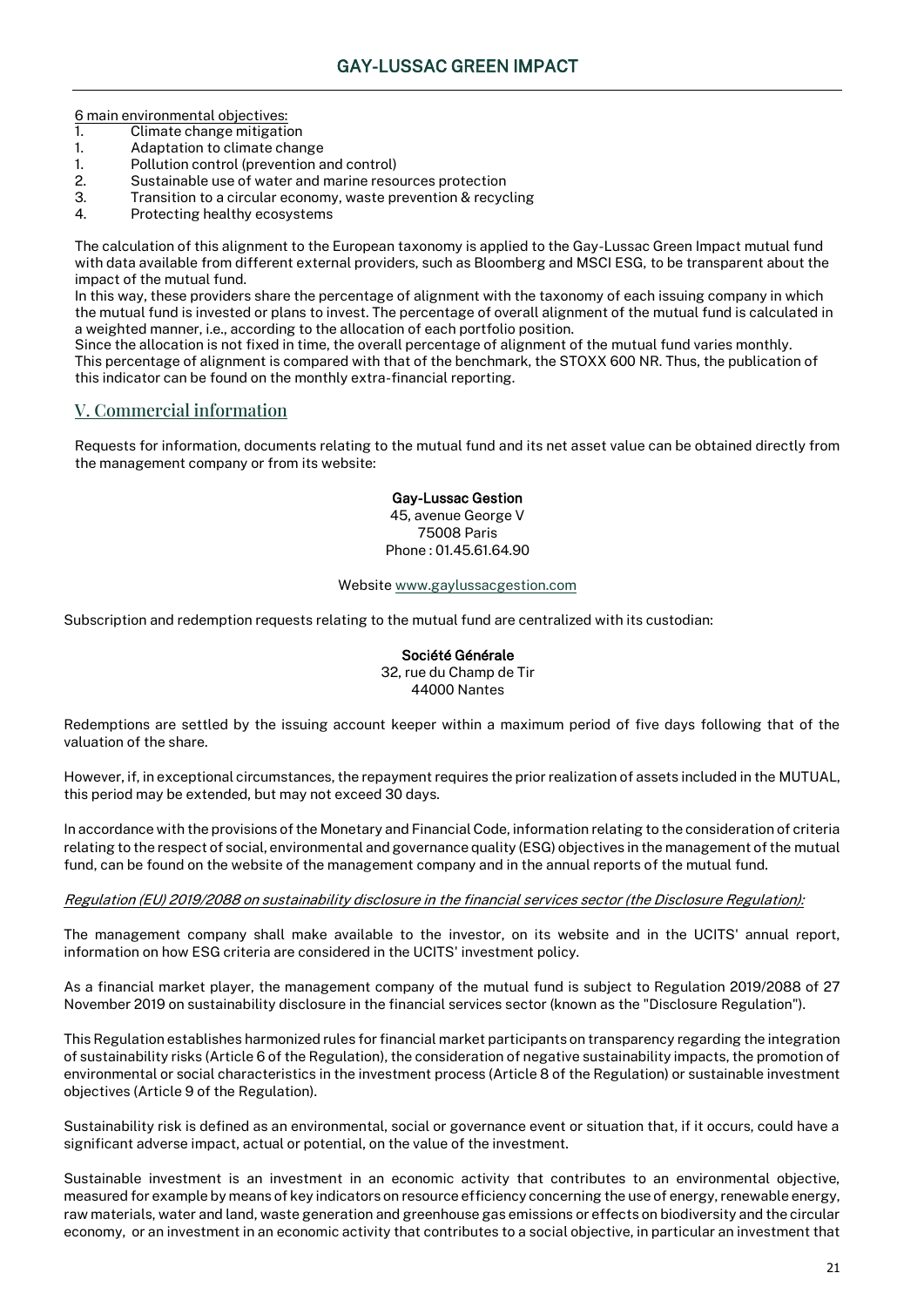contributes to the fight against inequalities or that promotes social cohesion, social integration and labor relations, or an investment in human capital or economically or socially disadvantaged communities, provided that such investments do not cause significant harm to any of those objectives and that societies in which investments are made shall apply good governance practices, in particular as regards sound management structures, relations with staff, remuneration of competent staff and compliance with tax obligations.

## VI. Investment rules

The mutual fund respects the constraints related to eligibility for the PEA.

In accordance with the provisions of Articles R 214-9 to R 214-29 of the Monetary and Financial Code, the asset composition rules provided for by the Monetary and Financial Code and the risk dispersion rules applicable to this UCITS must be always respected. If these limits are exceeded independently of the management company or following the exercise of a subscription right, the management company's primary objective will be to regularize this situation as soon as possible, considering the interest of the unitholders of the UCITS.

## VII. Overall Risk

The method of calculating the overall risk ratio is the method of calculating the commitment.

## VIII. Rules for the valuation and recognition of assets

1 - Asset valuation rules

### A – Evaluation Methodology

• Financial instruments and securities traded on a regulated market are valued at the market price.

However, the following instruments are evaluated using the following specific methods:

- European bonds and equities are valued at the closing price, foreign securities at the last known price. Stocks and bonds that are hedged or arbitraged by futures market positions are valued based on today's closing prices.
- Negotiable debt securities and similar securities which are not the subject of significant transactions shall be valued by the application of an actuarial method, the rate used to be that of the issues of equivalent securities affected, where appropriate, by a difference representative of the intrinsic characteristics of the issuer of the security.

However, negotiable debt securities with a residual life of 3 months or less and in the absence of any particular sensitivity may be valued on a straight-line basis.

- Negotiable debt securities with a life of less than 3 months are valued at the purchase trading rate. A depreciation of the discount or overcut is carried out on a straight-line basis over the life of the TCN.
- Marketable debt securities with a life of more than 3 months are valued at the market rate.
- Units or shares of O.P.C.V.M. are valued at the last known net asset value.
- Securities that are the subject of assignment or temporary acquisition contracts are valued in accordance with the regulations in force according to the terms of the original contract.
- Financial instruments not traded on a regulated market shall be valued under the responsibility of the management company at their likely trading value.
- Contracts:
	- Transactions on firm futures markets are valued at the clearing price and conditional transactions according to the security of the medium.
	- The market value for firm futures contracts is equal to the euro price multiplied by the number of contracts.
	- The market value for conditional transactions is equal to the underlying equivalent translation.
	- Rate swaps are valued at the market rate in accordance with the contractual provisions.
	- Off-balance-sheet transactions are valued at market value.
- Financial instruments whose price has not been recorded on the day of the valuation or whose price has been corrected shall be valued at their probable trading value under the responsibility of the management company's board of directors. These assessments and their justification shall be communicated to the external auditor in the occasion of his audits.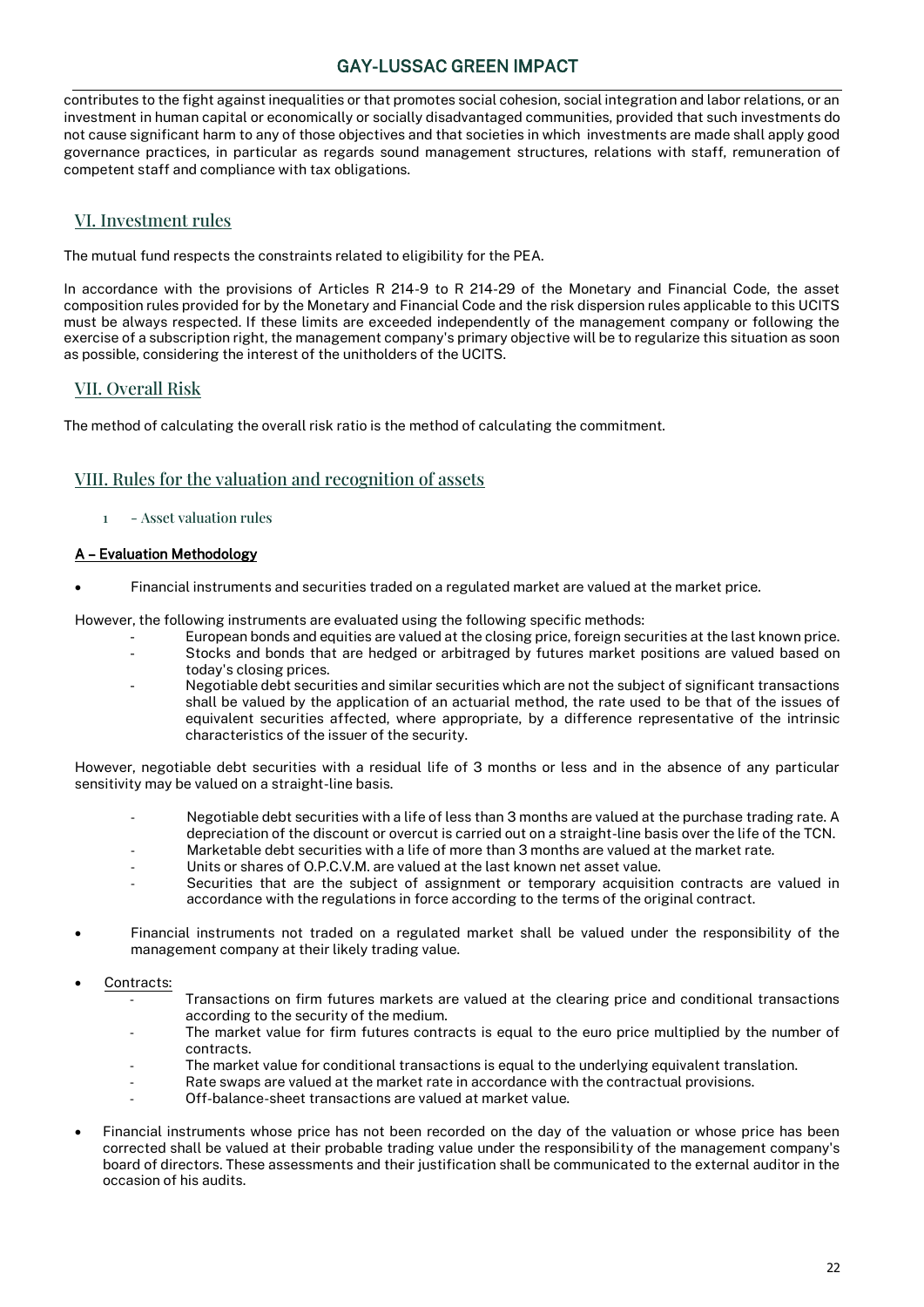### B - Practical arrangements

The databases used are Bloomberg, MSCI ESG Research and Telekurs.

- 
- 
- 

- Asia-Oceania : Afternoon extraction for a quote at the closing price of the day.<br>- America : Extraction morning for a quote at the closing price of the previo : Extraction morning for a quote at the closing price of the previous day. Extraction late afternoon for a quote at the opening price of the day. - Europe : Extraction morning (D+1) for a quote at the closing price of the day. Extraction in the early afternoon for a quote at the opening price of the day.

Contributors: tailor-made extractions according to the availability of prices, and the terms defined by the Management Company.

The fixing used for currencies is the BCE fixing.

#### 2 - Method of accounting

- The method of recognition used for recording income from financial instruments is that of the accrued coupon.
- The recording of transaction fees is recorded in fees included.

## IX. Remuneration

The prospectus contains the elements mentioned in Article 411-113 of the AMF General Regulation. The remuneration policy implemented at Gay-Lussac Gestion complies with the provisions mentioned in Directives 2011/61/EU and 2009/65/EC.

The policy put in place regarding compensation structures and practices aims to contribute to strengthening the sound and controlled management of the risks weighing on both Gay-Lussac Gestion and the UCITS managed by the latter. The remuneration policy considers sustainability risks within the meaning of Article 5 of Regulation (EU) 2019/2088 known as the Disclosure Regulation.

The Remuneration Committee is composed of the Chairman and Chief Executive Officer and the General Management.

Details of the remuneration policy are available on the websit[e www.gaylussacgestion.com](http://www.gaylussacgestion.com/) A paper copy will be made available free of charge on request at the headquarters of the management company.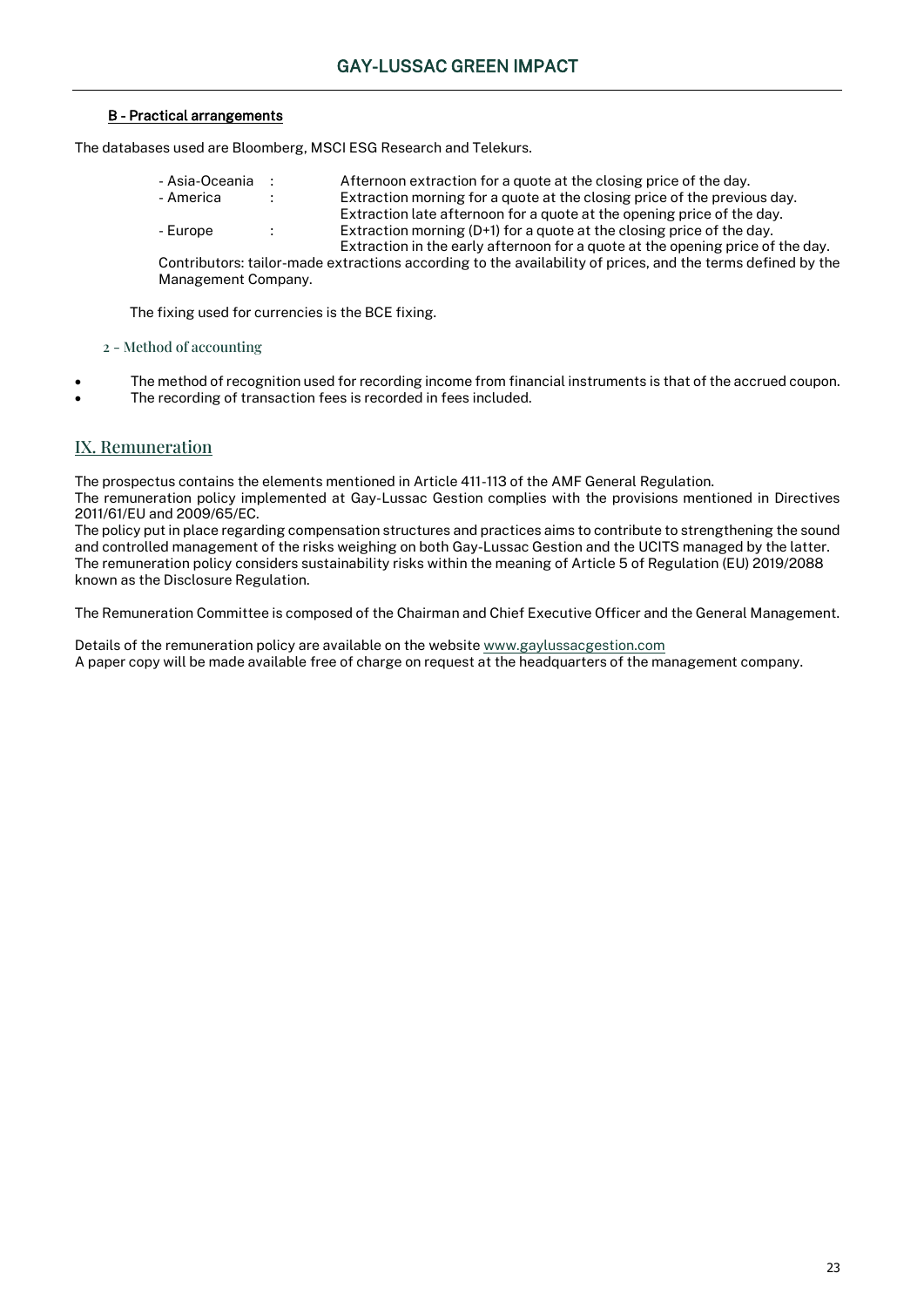#### REGULATION OF THE MUTUAL FUND GAY-LUSSAC GREEN IMPACT

#### TITLE 1 - ASSETS AND SHARES

#### Article 1 - Shares of co-ownership

The rights of the co-owners are expressed in shares, each share corresponding to the same fraction of the assets of the mutual fund. Each unitholder has a co-ownership right on the assets of the mutual fund proportional to the number of shares owned.

The duration of the mutual fund shall be 99 years from the date of its creation, except in the case of early dissolution or the extension provided for in this Regulation.

The characteristics of the different classes of units and their conditions of access are specified in the prospectus of the mutual fund.

The different categories of shares will be able to:

- benefit from different income distribution schemes (distribution or capitalization),
- be denominated in different currencies,
- supporter different management fees,
- support different subscription and redemption commissions,
- to see a different nominal value,
- be accompanied by a systematic risk cover, partial or total, defined in the prospectus. Such hedging shall be provided by means of financial instruments minimizing the impact of hedging operations on the other classes of units of the UCITS,
- be reserved for one or more marketing networks.

The mutual fund has the possibility to group or divide its shares.

The shares may be divided, by decision of the board of directors of the management company, into tenths, hundredths, thousandths, or ten-thousandths called fractions of shares.

The provisions of the Regulation governing the issue and redemption of shares are applicable to fractional shares the value of which will always be proportional to that of the share they represent. All other provisions of the Regulation relating to shares shall apply to fractional shares without it being necessary to specify it, except where otherwise provided.

Finally, the board of directors of the asset management company may, on its own decisions, divide the units by creating new units that are allocated to the holders in exchange for the old units.

#### Article 2 - Minimum amount of assets

Shares may not be repurchased if the assets of the mutual fund become less than 300,000 euros; when the assets remain for thirty days below this amount, the asset management company shall take the necessary steps to liquidate the UCITS concerned, or one of the operations mentioned in Article 411-16 of the AMF General Regulation (transfer of the UCITS).

#### Article 3 - Issue and redemption of shares

Units shall be issued at any time at the request of the holders based on their net asset value plus, where applicable, subscription fees.

Redemptions and subscriptions are made under the conditions and according to the terms and conditions defined in the prospectus.

Units of UCITS may be admitted to listing according to the regulations in force.

Subscriptions must be paid up in full on the day the net asset value is calculated. They may be carried out in cash and/or by contribution of financial instruments. The asset management company has the right to refuse the proposed securities and, to this end, has a period of seven days from their deposit to make its decision known.

In the event of acceptance, the values contributed shall be valued in accordance with the rules laid down in Article 4 and the subscription shall be made based on the first net asset value following the acceptance of the values concerned.

Redemptions can be made in cash and/or in kind. If the redemption in kind corresponds to a representative share of the assets of the portfolio, then only the signed written agreement of the outgoing holder must be obtained by the UCITS or management company. Where the redemption in kind does not correspond to a representative share of the assets of the portfolio, all holders must signify their written agreement authorizing the outgoing holder to obtain the redemption of its units against certain particular assets, as explicitly defined in the agreement.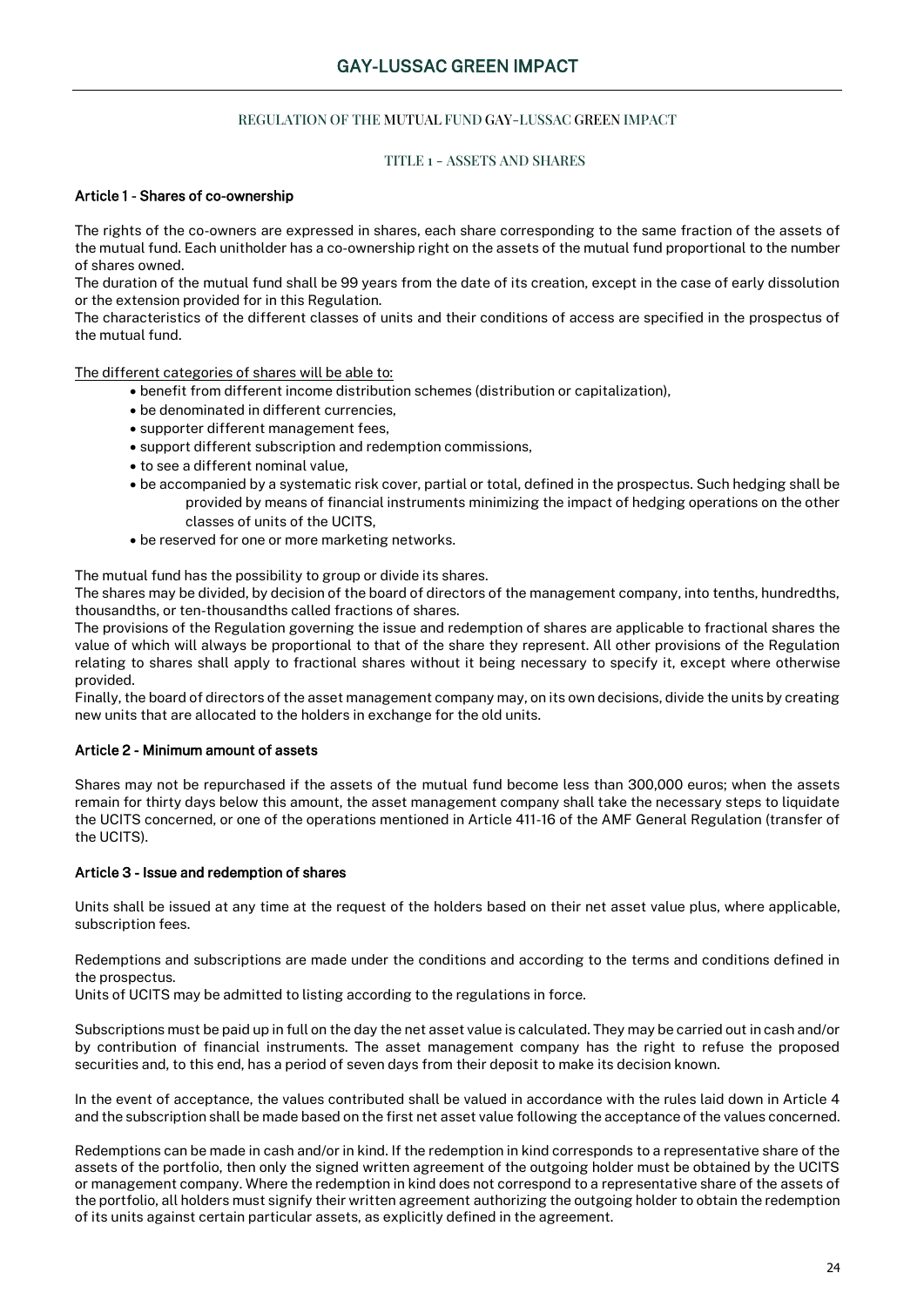In general, repurchased assets shall be valued in accordance with the rules laid down in Article 4 and redemption in kind shall be carried out based on the first net asset value following the acceptance of the securities concerned. Redemptions are settled by the issuing account keeper within a maximum period of five days following that of the valuation of the share.

However, if, in exceptional circumstances, the repayment requires the prior realization of assets included in the MUTUAL, this period may be extended, but may not exceed 30 days.

Except in the case of succession or gift-sharing, the transfer or transfer of shares between holders, or holders to a third party, is assimilated to a redemption followed by a subscription; in the case of a third party, the amount of the sale or transfer must, where appropriate, be supplemented by the beneficiary to reach at least that of the minimum subscription required by the prospectus.

Pursuant to Article L 214-8-7 of the Monetary and Financial Code, the redemption by the mutual fund of its units, as well as the issuance of new units, may be suspended, on a provisional basis, by the management company, when exceptional circumstances so require and if the interest of the holders so requires.

When the net assets of the mutual fund are less than the amount set by the regulations, no redemption of the units can be made.

The mutual fund may cease to issue units pursuant to the third paragraph of Article L. 214-8-7 of the Monetary and Financial Code, temporarily or definitively, partially, or totally, in objective situations resulting in the closure of subscriptions such as a maximum number of units issued, a maximum amount of assets reached or the expiry of a specified subscription period. The triggering of this tool will be the subject of information by any means of the existing carriers relating to its activation, as well as to the threshold and the objective situation that led to the decision of partial or total closure. In the case of a partial closure, this information by any means will explicitly specify the terms under which existing holders may continue to subscribe for the duration of such partial closure. Unitholders are also informed by any means of the decision of the UCITS or the management company either to terminate the total or partial closure of subscriptions (when falling below the trigger threshold) or not to terminate it (in the event of a change in threshold or a change in the objective situation that led to the implementation of this tool). A change in the objective situation invoked or the trigger threshold of the tool must always be made in the interest of unitholders. Information by any means shall specify the exact reasons for such changes.

The minimum subscription conditions shall be specified in accordance with the procedures laid down in the prospectus.

The management company may restrict or prevent the holding of the units of the mutual fund by any person or entity that is prohibited from holding shares (hereinafter the "Ineligible Person"). An Ineligible Person is a "U.S. Person" as defined by "Regulation S" under the Securities and Exchange Commission Act of 1933 (Part 230 – 17 CFR 230.903).

To this end, the management company of the mutual fund may:

- Refuser to issue any shares as soon as it appears that such an issue would have or could have the effect that said shares are directly or indirectly held for the benefit of a Non-Eligible Person.
- At any time require a person or entity whose name appears in the register of unitholders to be provided with any information, accompanied by a declaration on his honor, that it considers necessary for the purpose of determining whether or not the beneficial owner of the units in question is a Non-Eligible Person.
- When it appears to him that a person or entity is a Non-Eligible Person and, alone or jointly, the beneficial owner of the units, proceed to the forced redemption of all the shares held by such a unit-holder after the period of 90 days The forced redemption will be made at the last known net asset value, less where appropriate the costs, applicable rights and commissions, which will remain the responsibility of the Non-Eligible Person after a period of 90 days during which the beneficial owner of the shares may submit his observations to the competent body.

Any unitholder must immediately inform the management company if he becomes a Non-Eligible Person.

#### Article 4 - Calculation of the net asset value

The calculation of the net asset value of the units shall be carried out considering the valuation rules set out in the prospectus.

Contributions in kind may include only the securities, securities or contracts admitted composing the assets of the UCITS; contributions and redemptions in kind shall be valued in accordance with the valuation rules applicable to the calculation of the net asset value.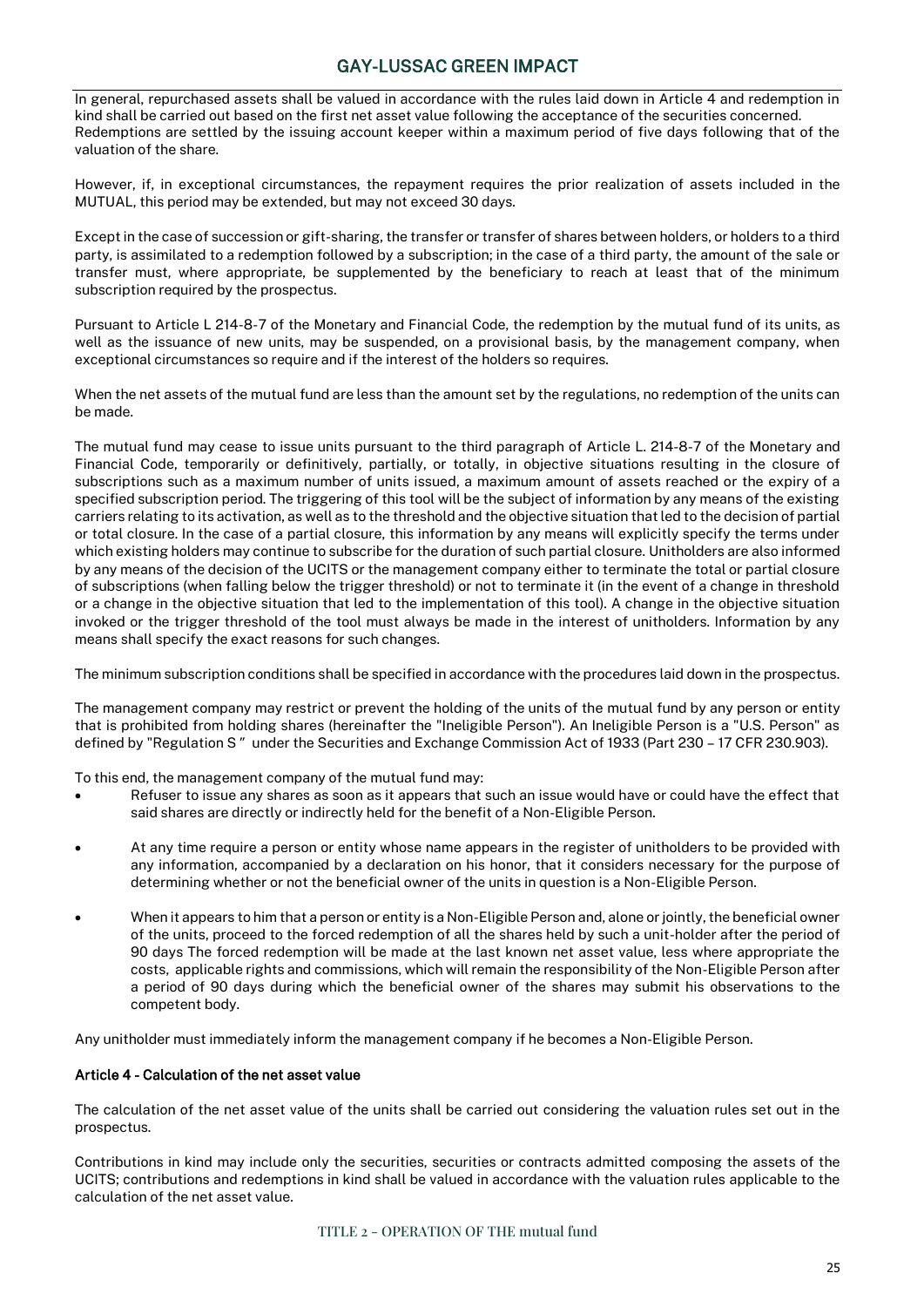#### Article 5 - The portfolio management company

The management of the mutual fund shall be carried out by the asset management company in accordance with the orientation defined for the mutual fund.

The portfolio management company acts in all circumstances on behalf of and in the exclusive interest of unitholders and may alone exercise the voting rights attached to the securities included in the mutual fund.

#### Article 5a - Operating rules

The eligible instruments and deposits in the assets of the UCITS and the investment rules are described in the prospectus.

#### Article 5b – Admission to trading on a regulated market and/or a multilateral trading place

The units may be admitted to trading on a regulated market and/or a unilateral trading system in accordance with the regulations in force. In the event that the mutual fund whose units are admitted to trading on a regulated market has an index-based management objective, the mutual fund must have in place a mechanism to ensure that the price of its units does not deviate significantly from its net asset value.

#### Article 6 - The depositary

The depositary carries out the tasks incumbent on him in application of the laws and regulations in force as well as those contractually entrusted to him by the management company. In particular, he must ensure the regularity of the management company's decisions. It must, where appropriate, take all precautionary measures it deems appropriate. In the event of a dispute with the management company, it informs the Autorité des Marchés Financiers.

#### Article 7 - The auditor

An auditor is appointed for six financial years, after agreement of the Autorité des Marchés Financiers, by the board of directors of the management company.

It certifies the regularity and sincerity of the accounts.

He may be renewed in his functions.

The auditor is required to report as soon as possible to the Autorité des Marchés Financiers any fact or decision concerning the UCITS of which he has become aware in the exercise of his mission of nature:

- to constitute a violation of the legislative or regulatory provisions applicable to this UCITS and likely to have significant effects on the financial situation, profit or the assets and assets.
- to adversely affect the conditions, or the continuity of its operation.
- to lead to the issuance of reservations or the refusal of the certification of accounts.

The valuation of assets and the determination of exchange parities in transformation, merger or division operations shall be carried out under the supervision of the auditor.

He appreciates any contribution or redemption in kind under his responsibility.

It controls the asset composition and other items before publication.

The fees of the auditor shall be fixed by mutual agreement between the latter and the board of directors of the management company in the light of a work program specifying the due diligence deemed necessary.

In the event of liquidation, it assesses the amount of the assets and draws up a report on the conditions of such liquidation.

It certifies the situations used as a basis for the distribution of instalments.

His fees are included in the management fees.

#### Article 8 - The accounts and the annual report

At the end of each financial year, the management company shall draw up the summary documents and draw up a report on the management of the mutual fund during the previous financial year.

The asset management company shall draw up, at least on a semi-annual basis and under the supervision of the depositary, the inventory of the assets of the CIV.

The asset management company shall keep these documents available to unitholders within four months of the end of the financial year and shall inform them of the amount of income to which they are entitled: these documents shall either be sent by post at the express request of the unitholders or made available to them at the management company.